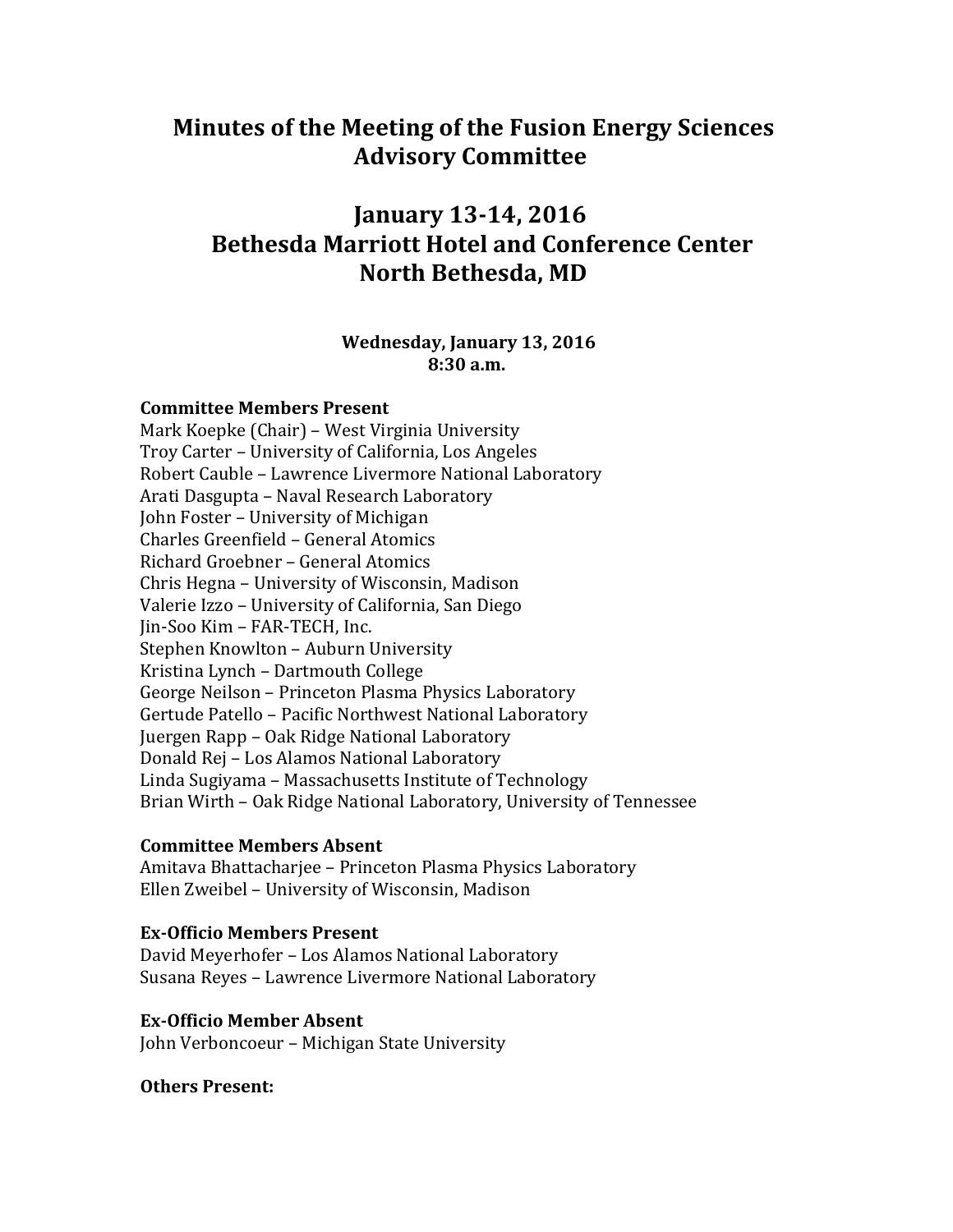## **Designated Federal Officer Present:** Dr. Ed Synakowski

The names of guests who were present at the meeting are listed in Appendix A at the end of these Minutes.

#### **Welcome and opening remarks – M. Koepke**

- Two out of 20 regular FESAC members are absent (Bhattacharjee, Zweibel); One of the three ex-officio members is absent (John Verboncoeur)
- $\triangleright$  Read names of attendees– roll call (list of attendees attached)
- $\triangleright$  Change in membership June 2015 rotation of four members welcomed new members: Cauble, Knowlton, Lynch, and Wirth

## **Dr. Bernard Bigot: Current Status and Future Plans for ITER**

- $\triangleright$  Dr. Bernard Bigot was introduced appointed March 2015 presented current status and future plans for ITER "Moving forward at full speed"
- $\triangleright$  I was in Washington, DC in December. The ITER Project continues to move ahead at full speed.
- $\triangleright$  JIA was signed in Paris in 2006. It was ratified by all members in 2007. Had delays, and now we try to recover.
- $\triangleright$  The ITER site platform is in the Provence forest. You see the tokamak pit. Also the 270-m long poloidal field coil building—too large to be transferred from other countries. New cryostat building for equipment from India.
- $\triangleright$  We are moving along with the largest ever multi-national scientific collaboration, to demonstrate the feasibility of fusion energy.
- $\triangleright$  We are facing external scrutiny of the ITER project for escalating costs. The ITER Council is taking this seriously and making changes. One was new governance—I was approached to become the new Director General. I explained that it was not my personal plan, but I could not resign myself to see this large project in a bad situation. So I accepted, with the provision that there be an action plan and a pledge of support from the ITER Members.
- $\triangleright$  The action plan included several elements: (1) Reorganize and integrate the ITER Central Team with the 7 Domestic Agencies. (2) Finalize and stabilize the ITER critical component design. (3) Conduct a comprehensive bottoms-up review of all activities, systems, structure, and components to build ITER. (4) Develop an optimized reliable resource-loaded schedule. (5) Develop a nuclear project culture.
- FITER project costs about \$1M each day. So we need a strong decision process. The DG is now in charge to make these decisions. A new Executive Project Board meets every other week and makes decisions, allocates resources from a new Reserve Fund, and empowers project teams.
- $\triangleright$  I arrived on March 5. The suppliers appreciate that we have frozen the design, so they can move ahead with fabrication. Before I came, the ITER staff members were working in silos, not working together.
- $\triangleright$  Also, no one trusted the schedule, so we had to develop a reliable schedule, resource-loaded. There are three critical items: the tokamak building (which will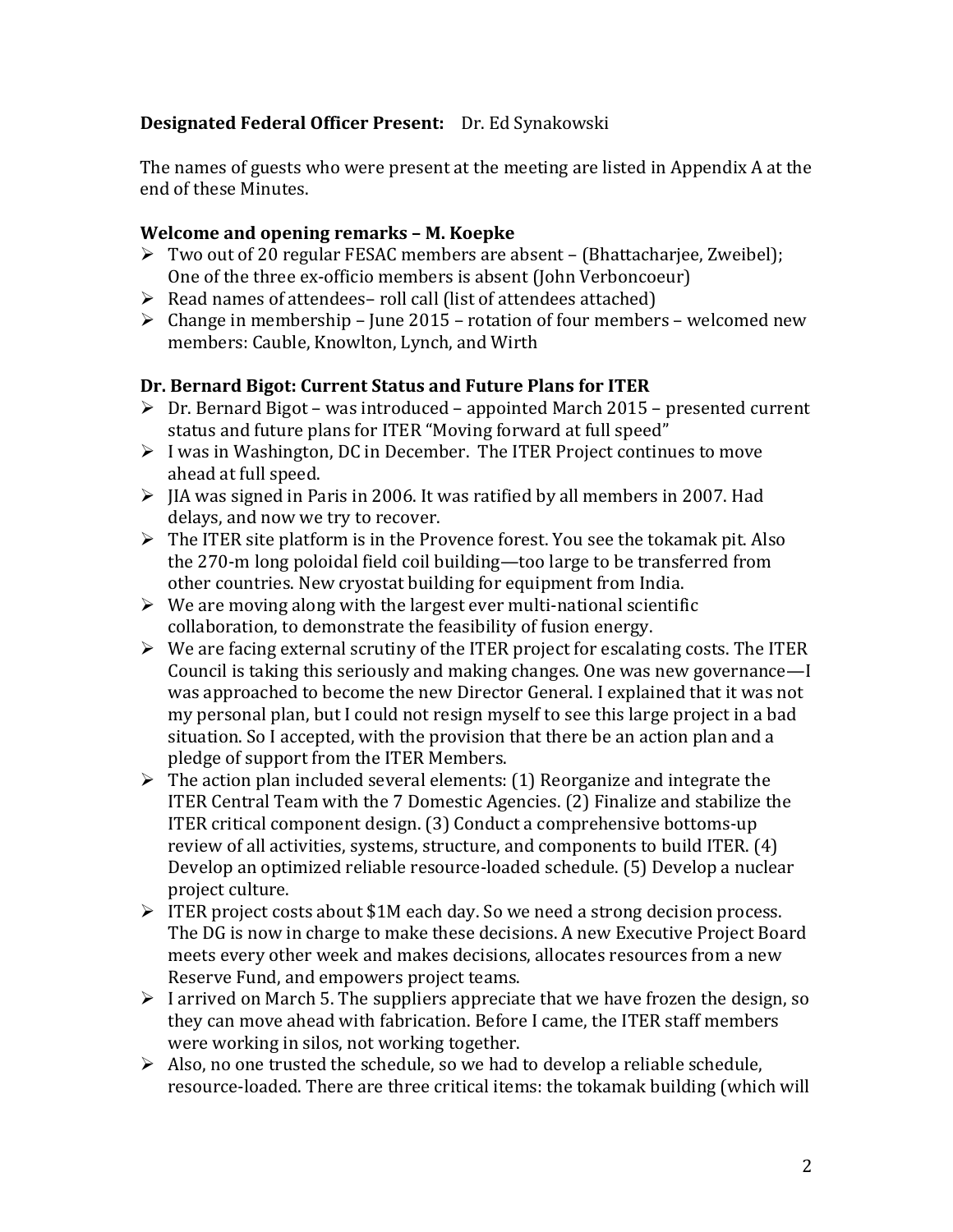take 45 months from July 2015—could not be accelerated, being a nuclear building); the vacuum vessel (deliveries from 2018 to 2022); and the assembly.

- $\triangleright$  The November meeting of the Council was pivotal. The plan is to establish the new baseline by mid-2016. Also, we will complete organizational changes (we completed hiring the senior management team = GS Lee and Tada; we are integrating operations across departments and DAs; and we created a project team for the vacuum vessel and one for buildings). The VV Project Team is led by a Korean who worked on KSTAR. The Building Project Team is led by someone from EU Fusion for Energy.
- $\triangleright$  Assembly will involve >1 million parts, >150,000 sequenced activities, and 1200 suppliers.
- $\triangleright$  Do we have the staffing and financial resources to keep ITER on the right course?
- $\triangleright$  I will not give you the date proposed for first plasma, since it is still under consideration by the ITER Council, who asked that they be allowed to approve it first.
- $\triangleright$  There is a new organization chart. Only one decision center = DG and two DDGs. Each DDG is in charge of several departments. Coordination with the DAs occurs through the IO Executive Project Board. The Project Teams report directly to the EPB.
- $\triangleright$  Progress on buildings on site. The green shaded shapes are buildings under construction (e.g., the cryogenics building; this will be the largest cryo plant in the world; to be completed in 2017). We are also starting the Control Room.
- $\geq 30$  m diameter, 30 m high, 4000 tons = cryostat container. 18 toroidal field coils, from six partners. Lots of coordination is required.
- $\geq 60$ -m high Assembly Building. The 730-ton roof was lifted into place by computer control within 24 hours, with only one centimeter tolerance on each side.
- $\triangleright$  The six pieces of the bottom of the cryostat are being received from India.
- $\triangleright$  We are very pleased in 2015 to have the first plant components installed. The transformers for the steady-state electrical network were provided by the U.S.
- $\triangleright$  Much work is being done in the various Member countries prior to delivery.
- $\triangleright$  The remote handling of the divertor cassettes has been demonstrated in Finland.
- $\triangleright$  Two of the nine vacuum vessel sectors are being manufactured in Korea, with a tight accuracy, to a millimeter.
- $\triangleright$  Manufacturing of the central solenoid magnet is underway in the US at General Atomics.
- $\triangleright$  Delivery of components is underway. The U.S. transformers were the first to arrive. A special convoy is used from the Marseille harbor to the ITER site.
- $\geq 200$  km of superconductors have been manufactured (compared to the usual world production of 15 km). Six Members set up manufacturing sites; the eight year campaign to produce the superconductors is almost finished.
- $\triangleright$  I discovered that the choice of the VVPSS for cooling down steam is very important. Hence we decided to have 45-m long, 9-m high tanks for this purpose. It was put on level five of the tokamak complex. I thought that made no sense to put it 50 m off the ground. We revisited it, and I asked the engineers to work together in an integrated manner, to optimize the function. The tank will contain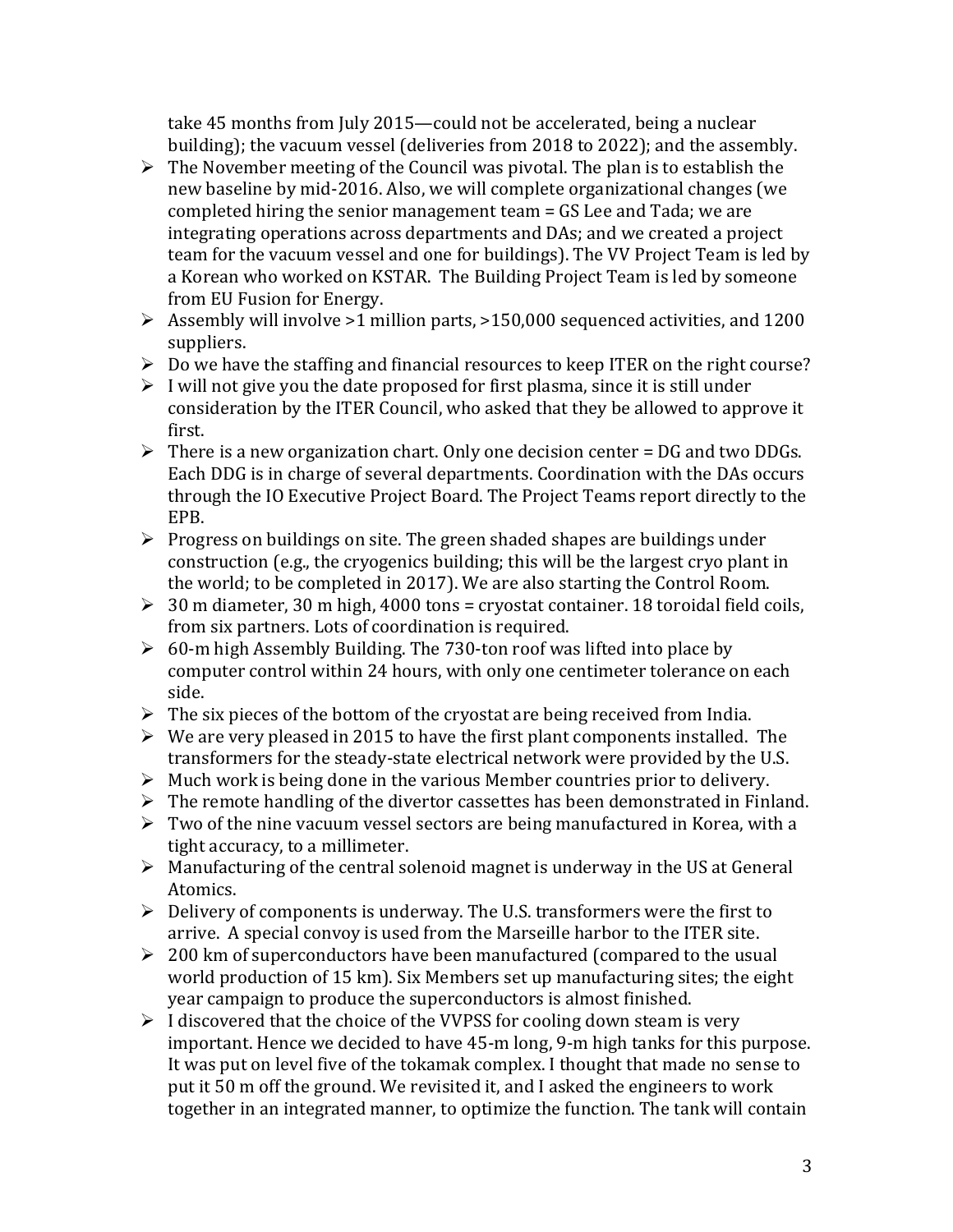1,200 cubic meters of water, which will clean 900 g of tritium. The engineers have now proposed to remove this tank on the ceiling, and instead use some existing tanks in the basement. These will be even safer. Why did they initially decide to put it on the fifth level? I learned that contractors wanted more money to locate the tank, but the IO did not have the money. The new scheme will actually save money. This is an example of the benefit of integrated work.

- $\triangleright$  In-vessel coils have been a pending issue for several years. The best we have decided on is the option of conventional water-cooled coils. Last year we had a review committee, which advised that these coils are needed. We have to rush, because we have to decide whether to approve the design by June 2016. Currently, the IO is carrying out feasibility studies for complex 3D shaping of the in-vessel coils. Also, we have demonstrated proper welding.
- $\triangleright$  Decisions at the ITER Council meeting (IC-17) in November: (1) Approval of a two-year schedule for 2016-2017. I discovered many nonconformity reports had not been closed for over a year; we are now working to finish those. (2) IOCT-DA mutual commitment to 29 milestones. The Council will monitor progress on these milestones. (3) Reallocation of existing funds in order to meet the schedule. This includes recruiting 148 additional staff through the end of 2017. (4) Commission an independent review of the proposed schedule, budget, and staffing plan. We will use this review to validate or amend the Best Technically Achievable Schedule, and establish a new consolidated ITER baseline by the next Council meeting (June 2016).
- $\triangleright$  There has been significant progress since I arrived. There is a picture of a lightning flash over the ITER site = the "first plasma"! Conclusion: ITER is truly moving forward.

#### **Q & A: Bigot**

Q: J.S. Kim: If you find a better solution along the way that you perhaps should have done something differently, is there a way to conduct modifications or upgrades? A: Bigot: We have a process for this, as long as it does not affect the schedule or cost. A domestic agency might be reluctant to make late changes, but now with the EPB, we first examine at the technical level (Procurement Change Report = PCR); then if beneficial, it comes to the EPB and the DG makes a decision whether to do it, who will be in charge, and whether to use the Reserve Fund. If less than \$10M, I can make an immediate decision; if above, I inform the ITER Council. This is exactly what happened with the VVPSS. The EU, U.S., and others were involved, and there was no way for them to take initiative for finding an optimal solution—until now. But we cannot have schedule impact, because we are so far behind already, and the Members want to achieve First Plasma ASAP.

Q: S. Reyes: There has been impressive progress over the past months. I worked at the IO for five years. My friends there tell me about the new optimism at the IO. When I was there, I saw the lack of a nuclear culture. Few people had background from the nuclear industry. Has this changed?

A: Bigot: I myself have a deep background in nuclear. Safety is the highest priority. At ITER, I am deeply involved. I set up a Safety Management Line. Every week, I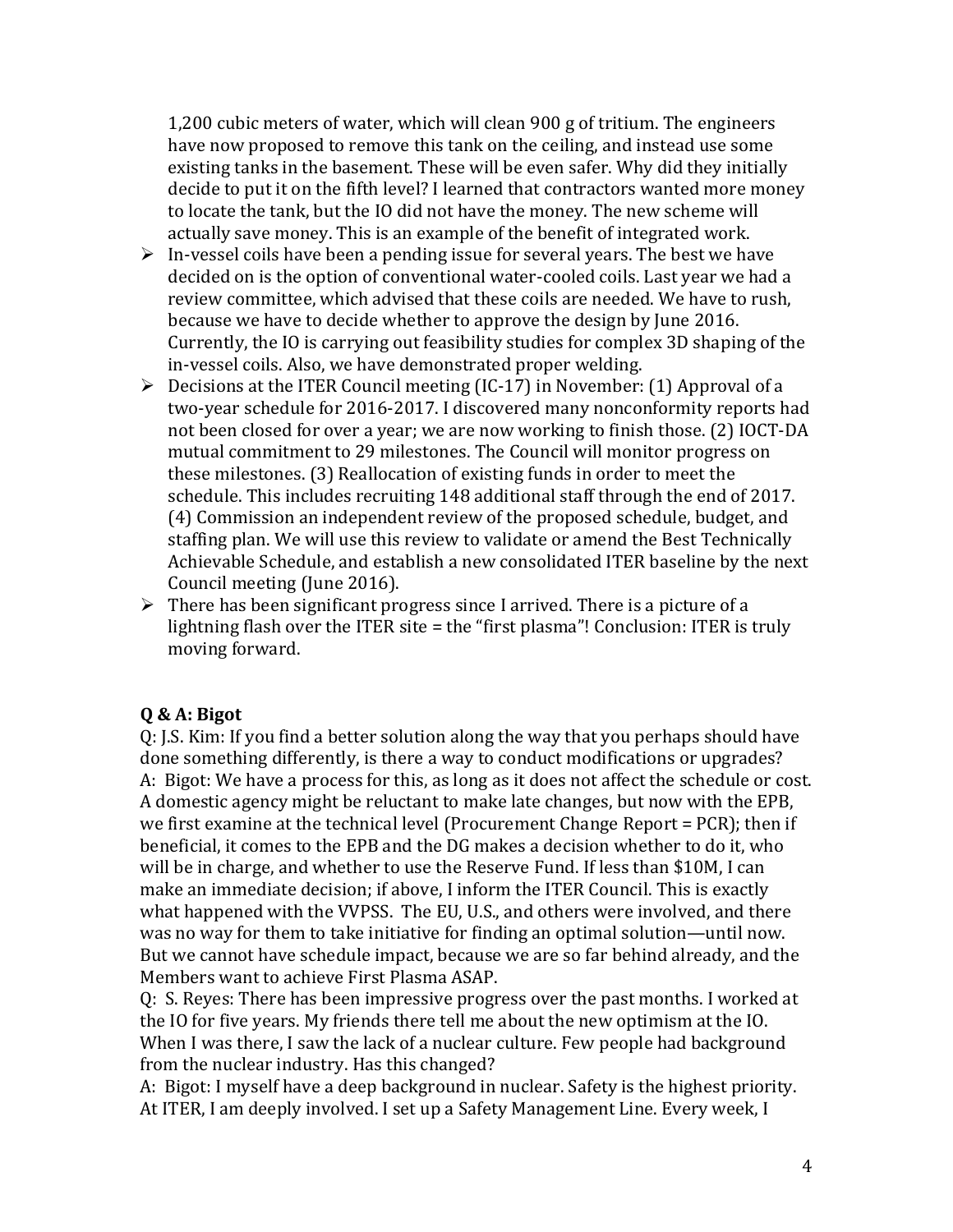want report about the development of a nuclear safety culture. I insisted that the NCR (non-conformity reports) be closed; 95% have now been taken care of. Twice a year, I meet directly with the nuclear regulators. The most recent meeting was January 5; the regulators expressed their observation of great progress. We need safety and quality for the hardware components.

Q: D. Rej: Congratulations on significant achievements, such as implementation of the Madia report in terms of closing NCRs, safety, and schedule. From first plasma to DT, what is the current level of specification for the resource-loaded schedule? Will the current review board look at that?

A: Bigot: My expectation is that the independent review board will do a comprehensive review. If we delay Phase 2 assembly (internal wall, diagnostics, tritium recycling, etc.) until first plasma, it will affect the schedule for DT. First Plasma is not enough for doing research; it is just checking the machine. I announced an ITER Scientist Network recently—an organization of scientists in labs and universities, who will already begin to think about DT operation on ITER and beginning with step-wise experiments. Commissioning of this large facility will take time. Quality and availability are very important to me.

Q: H. Neilson: Burning plasma achievement is extremely important for the fusion program and this community. Years ago, FESAC wrote a report saying that we need a burning plasma now. We finally decided ITER is the way to go. There is no Plan B; ITER is it. So I find your talk reassuring—industrial culture, safety, quality. Reassuring. I believe the US community will support you. About the schedule, I have some experience with simpler projects. No one is enough of a genius to lay out a reliable schedule for more than two years in advance. I wonder about that. A twoyear schedule is achievable but how can a reliable schedule beyond that be produced?

A: Bigot: I agree that a large project is not easy to manage. There are only two big critical issues on the schedule at present: Building, Vacuum Vessel. Neither could be compressed. So we need to do proper risk management and monitor very carefully. Both building and VV are basic technologies—but you need to set up a proper organization. We could use three shifts. We have to demonstrate a proper organization, proper staffing, and a proper culture. At CEA, I was happy to see that the LMJ Project kept on schedule, over more than a decade. Just before I left CEA, LMJ starting taking shots. If we have the best people, we can do it. Previously, the DG had no right to speak with the suppliers. Part of my action plan was that I be allowed, with the relevant DA, to speak with the suppliers. I went to Korea and met the CEO of a supplier industry: I told him if he fails, he will be held responsible by the seven Domestic Agencies; the next day, he told his staff to be committed. Q: G. Patello: Indeed, a very complex project. Concerning quality control, you have nuclear grade quality. How are you keeping the members and suppliers on the same page for what that means?

A: Bigot: I am lucky in that the delay of the project has allowed a learning period. Most of our quality requests are international standards (or French nuclear standards). Before I came, there was way too much back and forth between IOCT, DAs, and the suppliers. Now I insist that they all work together more effectively. No more than 2-3 back and forth discussions! We monitor that. We are succeeding. This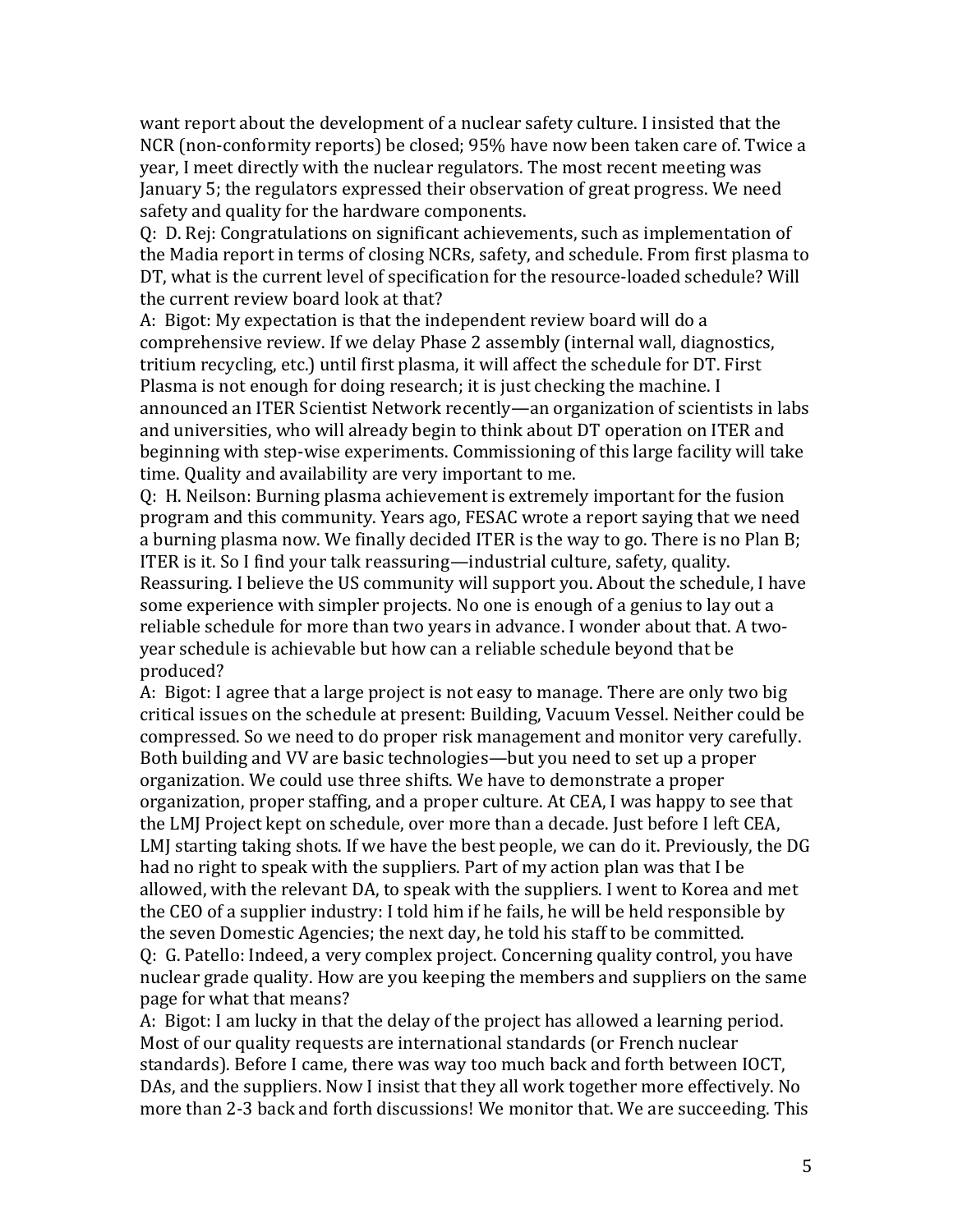saves money, difficulties, and time. They have to report to me regularly. We correct things quickly. The vacuum vessel shape, for example, has to be accurate to within millimeters.

Q: G. Patello: Are your project controls using earned value project management? A: Bigot: I started setting it up immediately when I arrived at ITER. It is absolutely central. Previously, people did not know the actual cost of each piece. Each activity now is precisely included in the schedule.

Q: J. Foster: What is the status of the gyrotrons and neutral beam injectors? A: Bigot: NB injectors are being constructed at a new facility in Padua. Great progress. NB specifications are not yet entirely matched to specification, but things are moving forward. Yes, there was a fight between the EU and Italy about this; we said, stop the fight, because you are on the critical path; if you cannot deliver according to schedule, there will be a big problem with the nuclear safety authority, since the NB specifications and schedule are incorporated directly in connection with the VV specifications and schedule. For gyrotrons, there has been good progress to achieve specifications in the EU and Japan. These also are key components.

Q: R. Groebner: I have a question about the physics basis. A large effort on the physics basis has been invested into ITER, although there are still questions being asked, and we get requests to examine certain issues. What are the big physics questions remaining?

A: Bigot: ELM control is one. This is why I asked David Campbell to set up an ITER Scientist Network to provide a coordinated joint program, working with ITPA. I sent a letter in early January proposing this. Despite our best effort, physicists will not be using ITER for a number of years. So we have to prepare the younger scientists to be ready.

## **Dr. Cherry Murray, Director – Office of Science**

- $\triangleright$  New Director of the Office of Science confirmed December 2015 after nomination – introduced by M. Koepke.
- $\triangleright$  Dr. Murray remarks She commends this community which is undergoing a culture change – fusion is becoming larger and larger and must be international, must have priorities. It is easier to sell to OMB and Congress if the scientific fusion community comes together and prioritizes. Commends Bigot for coming to talk with us. Coming together and prioritizing works very well for HEP. NP also has come together and prioritized in its good report. FES has the workshops. We need your priorities! I am glad to be here. My door is open…

## **Ed Synakowski: FES Program Overview and Update**

 $\triangleright$  Thanks to Director General Bigot for your energy to make this visit and present a picture of the complexity—assembly, organization. Exciting talk. Thank you for taking the time to be here. Thanking Bigot – to explain complexities of ITER – and conveying the direction of ITER. He welcomed Dr. Murray, welcomed new FESAC members, and a change in ex-officio members. He acknowledged the outgoing FESAC members.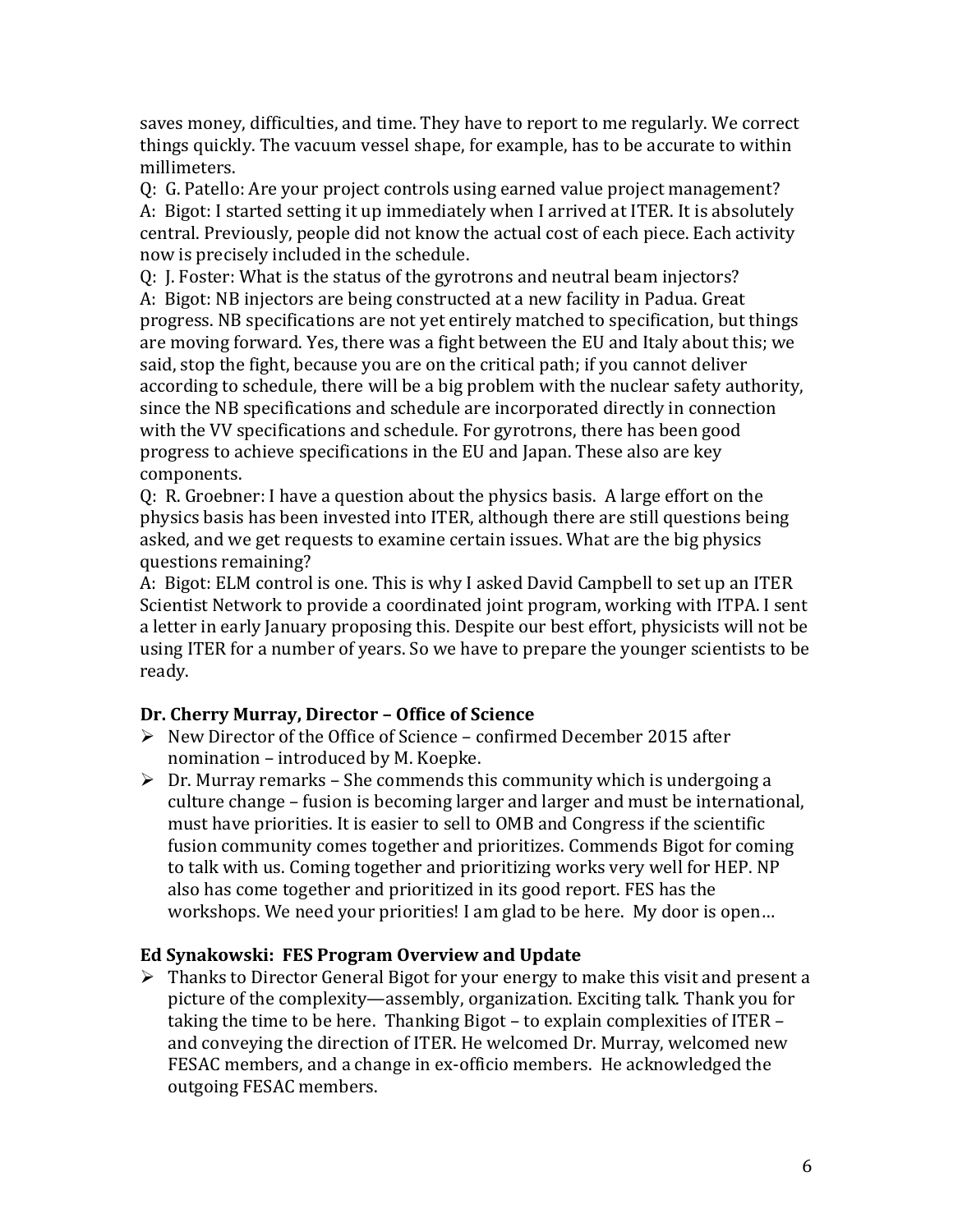- $\triangleright$  He knew Dr. Murray at LLNL. There my boss reported to you, and it is the same now. Pat Dehmer in an acting capacity has done a wonderful job. There was collective relief when you occupied your current position.
- $\triangleright$  Where we are and who we are. Aspects of program FES research is carried out in 53 universities, 12 businesses, and 10 national laboratories. The largest facilities are NSTX , DIII-D, and LCLS. We are striving to make NSTX-U and DIII-D attractive destinations for university scientists and students to work at these flagship facilities.
- $\triangleright$  It took a year to get the new budget structure approved at all levels of government. The largest organizing principle is burning plasma science.
- $\triangleright$  Burning Plasma Science Focusing on domestic capabilities; major facilities and university facilities in partnership, targeting key scientific issues. Theory and computation focus on questions central to understanding the burning plasma state.
- $\triangleright$  There is a great deal of student activity in the Discovery Plasma Science part of the program.
- $\triangleright$  The pace at which NSTX-U has been commissioned and has obtained research results is very fast. NSTX-U is the world's highest-performance spherical torus.
- $\triangleright$  The highest-fidelity look at electron turbulent transport to date is has come from high-performance computing. Sometimes you just need the cycles to do such simulations in a reasonable time.
- $\triangleright$  There were delightfully convenient work hours in San Diego while operating EAST in China with a skeleton crew. It will take a large tool box to do international collaboration; such a remote control room is one such tool. And even in the absence of remote plasma control capability, the capability of streaming plasma data can be very useful for our participating scientists.
- $\triangleright$  Long time-exposure image of electron beam scan of flux surfaces in W7-X. The island structures observed in image are precisely the intended ones, so the machine is evidently meeting the high-tolerance design requirements.
- $\triangleright$  High-performance computing power is enabling material science simulations.
- FESAC undertook strategic planning activities in 2014. Our intention was to distill from that, as well as from other studies and community reports over recent years, a number of themes in a 10-year perspective. This document has been delivered to Congress. It is part of an ongoing process, which also includes the workshops held last year. Most of FESAC has probably seen the report; however, officially it belongs to Congress, so we cannot circulate it yet. But you probably know where to get it.
- $\triangleright$  The thrust of massively parallel computing for fusion allows us to benefit from a priority of the present Administration, in exascale computing. The materials science thrust aligns with DOE-wide acknowledgment of the importance of materials research.
- $\triangleright$  Congress wrote a tough charge, which challenged the FESAC 2014 Strategic Planning subcommittee. When FES analyzes additions and subtractions within budget exercises, we do not find headroom to initiate a new facility.
- $\triangleright$  It was fun to write the Strategic Plan's section about progress in fusion energy sciences.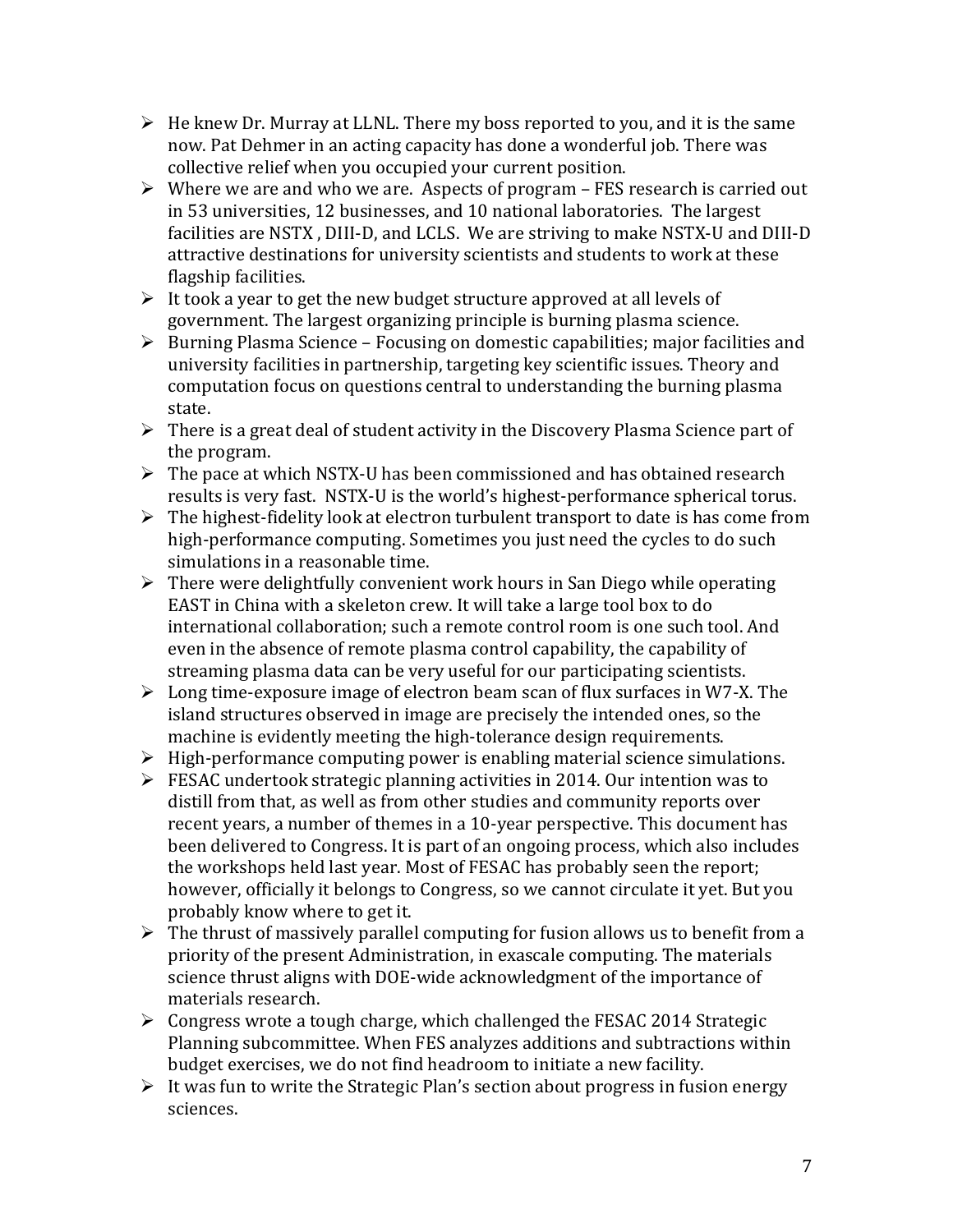- $\triangleright$  As important as the Strategic Plan is, its creation provided a pivot point to launch the community engagement workshops. I understand that they were hugely successful. They were ably led. (The Transients report is completed and currently with the technical editor.)
- What next? Pat Dehmer told us that the BES Research Needs Workshops began to pull the program along in directing the Office of Basic Energy Sciences. We anticipate doing more workshops. FES and SC are constantly asked to do hypothetical exercises for certain budget levels, or create new entities in the program or find new ways of doing business. I can tell you that the information from the workshops has already improved our dialogue within the Office of Science. We are much better prepared to deliver to SC a high-quality product, and make reference to these workshops.
- $\triangleright$  I have been at many ITER Council meetings and now I serve on the EPB. The nature of the dialogue at the most recent Council meeting was significantly enhanced, with time spent drilling down to details of problems and with honest challenging of positions—all done in a well-informed way. It was transformational compared to the past. We want the DG to lift the project off the PowerPoint slides to a real enterprise.
- $\triangleright$  You can imagine why we use a slide showing where the U.S. ITER in-kind hardware is being fabricated. Many states are contributing.
- $\triangleright$  Drain tanks may not be exciting, but their construction is demanding.
- $\triangleright$  Congress was generous compared to the President's request for the FY16 budget. We are now looking, with the congressional constraints, at where the upticks should go. The scientific themes described in the strategic plan and the workshop reports will be used to direct the use of these funds.
- $\triangleright$  The language with respect to ITER was all too interesting. No cash contribution—this will present problems for the new schedule. If there is a favorable outcome with the mandated report to Congress on May 2, we might find a way to pay the cash contribution. Congress is trying to force a more explicit statement about future (out-years remaining) engagement with ITER.
- $\triangleright$  The Office of Science is trying to respond positively to the COV recommendations. The COV had 15 members and was chaired by Prof. A. Bhattacharjee (PPPL and Princeton).
- $\triangleright$  Every hallway at Germantown looks the same—but with our new program managers, we have energy and vibrancy in the FES wing.
- $\triangleright$  U.S. scientists know how to frame and drive home important problems, as evidenced by the international prizes they have garnered.
- Community leadership changes at PPPL AJ Stewart Smith retires as PPPL VP (Feb 2016), A. Cohen, former Deputy Director for Operations, now DOE Deputy Under Secretary for Science and Energy
- Community leadership changes at General Atomics Dave Hill new Director of DIII-D National Fusion Program
- $\triangleright$  Community leadership changes at MIT Dennis Whyte new Director of the Plasma Science Fusion Center
- $\triangleright$  Community leadership changes at LANL David Meyerhofer new head of the Physics Division at LANL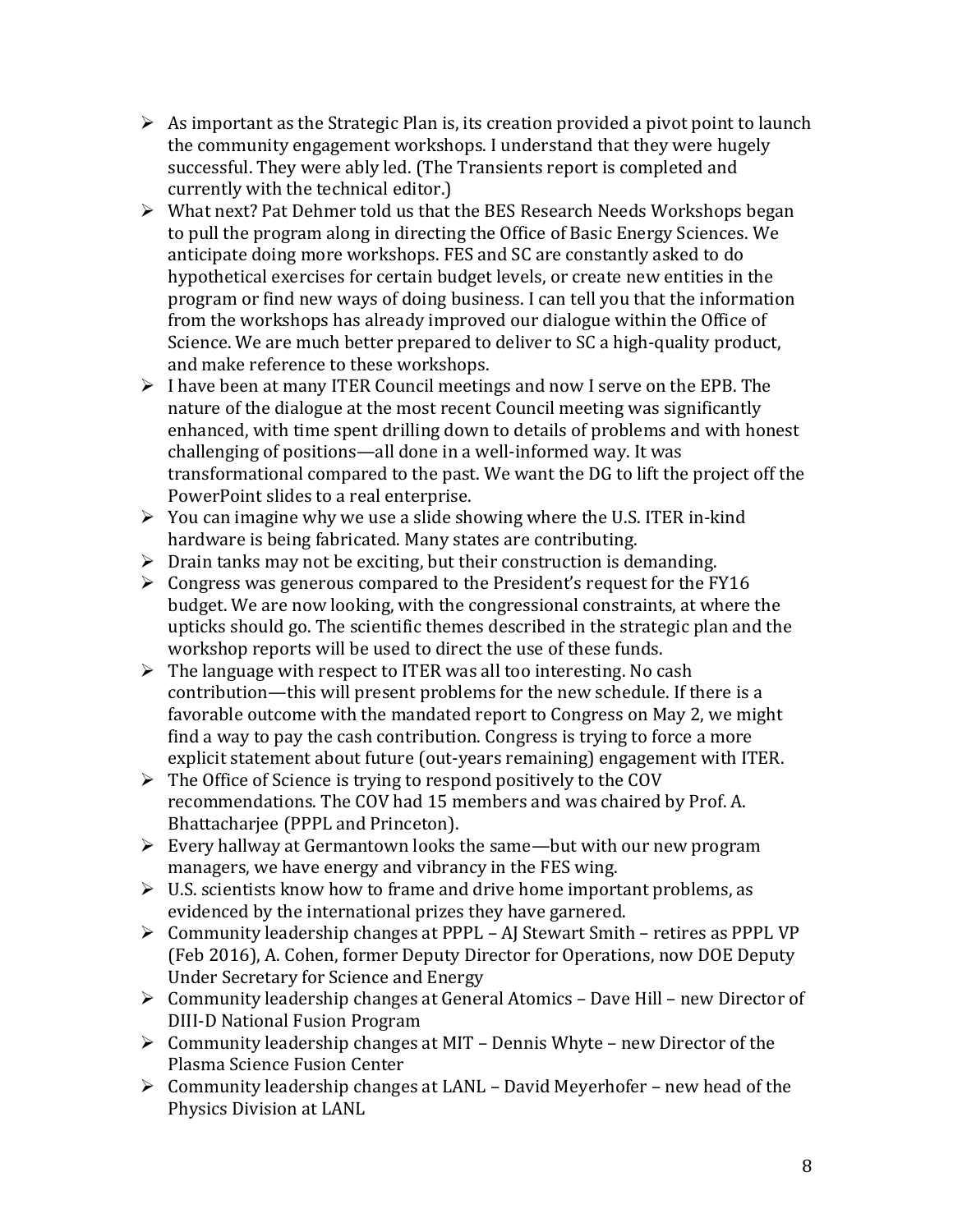- $\triangleright$  Changes at Physics of Plasma Journal R. Davidson retired as editor after 25 years, and Mike Maul replaces him as the new editor
- FES personnel changes: Program Manager: Steve Eckstrand retired in December 2014. New program managers: Daniel Clark – fusion materials, Josh King – NSTX-U. Short term: Bob Bartolo – AAAS fellow, Eric Edlund - borrowed from PPPL. Summer interns: Cynthia Li – Columbia, Darius Stanton – Duke
- Recent job postings: GPS/HEDLP Program Manager, MFE Program Manager

> AWARDS: Recent Nuclear Fusion Journal Prizes – R. Goldston- PPPL – P. Snyder – GA, continues tradition of success: – D. Whyte – MIT 2010 - John Rice MIT – Steve Sabbagh – Columbia – Todd Evans - GA – Tim Luce - GA

Hannes Alfven Prize for European Physical Society – Nathaniel Fisch - PPPL

E.O. Lawrence Award – Prof. Brian Wirth – University of Tennessee

Early Career Awards O. Schmitz - Wisconsin C. Parish – ORNL M. Mangolini – UC Riverside L. Aparicio-Delgado – PPPL

DOE Leadership changes: Deputy Secretary – E. Sherwood-Randal (began October 2014) Under Secretary for Science and Energy – F. Orr (began December 2014) Deputy Under Secretary for Science and Energy – A. Cohen (began Nov 2015) New presidential nominee – Director of the Office of Science – C. Murray

## **Q&A: E. Synakowski**

Q: Concerning facilities: No new facility for the next ten years creates a problem. Note that ReNeW, the FESAC Facilities report, and the FESAC 2014 Strategic Planning Panel have all documented the need for a new facility. We had an opportunity to propose something, at least get it to shovel readiness. The picture for a new facility does not look accommodating now, but we always need to be prepared.

A: A narrow point and a broader point: The narrow point has to do with the constraints even with the most generous budget scenario that the FESAC 2014 Strategic Planning Panel addressed. Our judgment in SC was that a new facility would compromise our ability to move out in the high priority thrust areas. I thoroughly understand what it means to have a new facility with enhanced capabilities—I saw this recently with W7-X in Germany when I visited. In terms of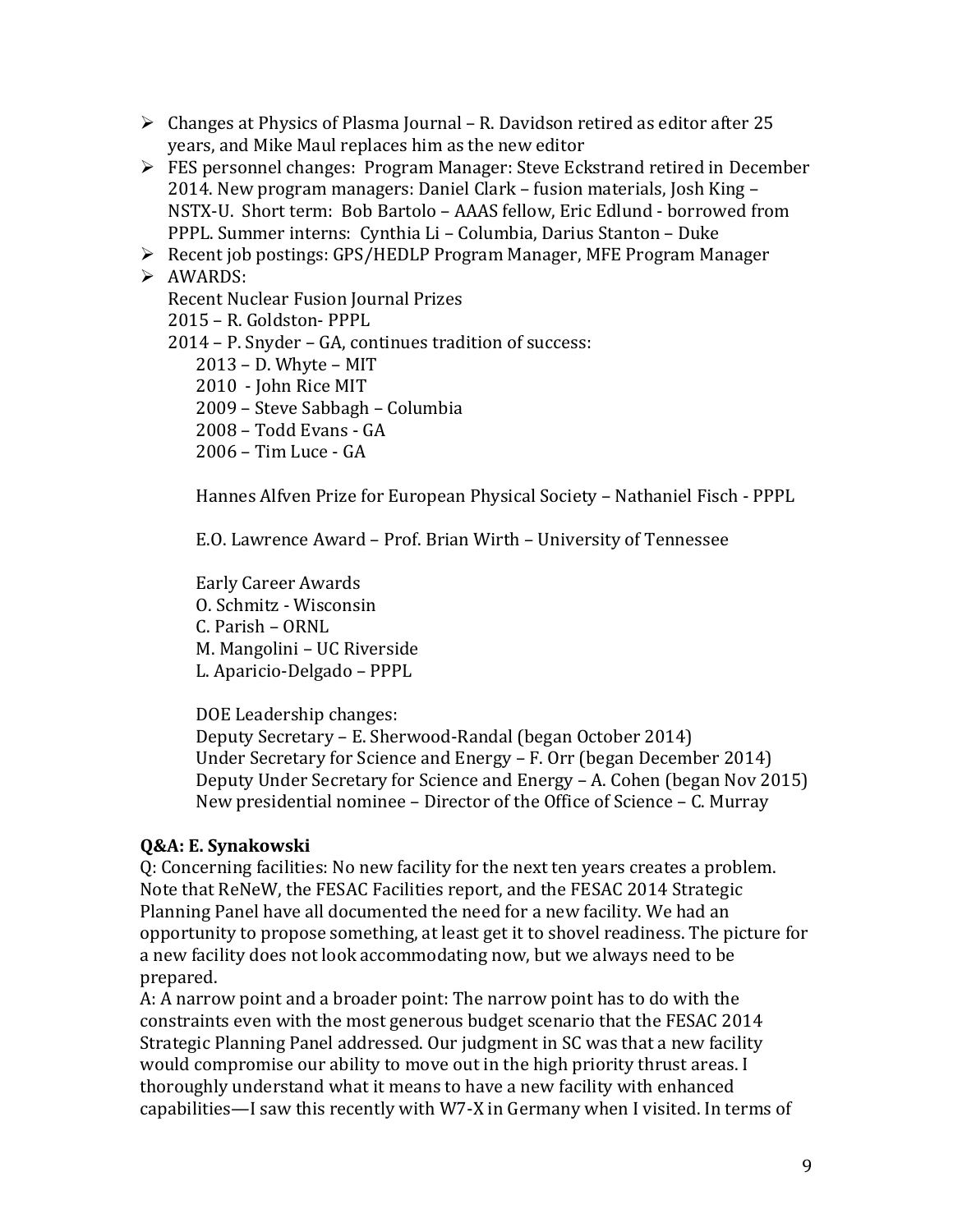being ready, yes, but I urge that we think less about facility types and instead think about what we need to do to map onto our strategic imperatives (e.g., for PMI, for transients). Let's talk about facilities in a way that is overtly conscious of our strategic emphases. That will help us make the case on the Hill.

Q: D. Rej: Let me follow up on what is next after the workshops. I appreciate the point about their pull. Is there a timeline, a plan for taking action?

A: There are no rigorous timelines for taking action, but we will not dawdle. I will look forward to hearing your discussion today about the workshops.

Q: D. Rej: Ultimately, we need to turn a catalog into an inventory. Trades will be involved.

A: Yes, it is a complicated multivariable calculus, meaning that one factor depends on other factors. But now we are in a place where mutual roles and responsibilities are reaching a common understanding. We don't yet have a clear understanding of what additional workshops to launch; our eyes and ears are open. But, already the workshops have benefited our internal discussion in the Administration in surprising ways.

Q: C. Hegna: I was heartened by your comments about stellarators addressing transients. We were specifically told not to consider stellarators in the Transients Workshop. It fell through the cracks. How can this be remedied? The second question: Regarding movement in the community to continue the strategic planning process, like other communities (HEPAP, P5), is there thought to replicate that in the FES community?

A: Pat Dehmer made a good point that no one size fits all because communities are different. Given the makeup of our community, with facilities at given institutions, we are in a more challenging landscape compared to what HEP was, if you want to aim at a document like P5. It is due to institutional interests. Also, P5 was about projects, whereas we were asked to look at programs overall. I take to heart Pat's advice to pay attention to the workshop exercises. We should take FES workshops to a level beyond the BES-workshop model. Concerning stellarators, given the constraints of the workshop exercise, it made sense not to have them on the table. Yes, it is related to transients, but our urgent aim is to understand physics processes of transients and control of transients in tokamaks. Stellarators avoid them altogether. So, I support the choice in the strategic planning document, which is to take on the challenge of using 3D fields to control transients. Personally, I think there is a lot of fantastic physics in optimized stellarators. I share your enthusiasm for W7-X. Worthy of conversation is to consider whether the topic of stellarators is worthy of a workshop.

Q: C. Greenfield: As a leader of the Transients Workshop, I asked early on whether stellarators should be included. I was told that the Transients Workshop should specifically be for transients in tokamaks, and stellarators might be covered in a future workshop. Stellarators were not swept under the carpet. I have some concerns about additional workshops. You picked four areas in 2015, which show focus. But, if you have four every year, it indicates to the outside world that we cannot focus. Also, these workshops are very expensive. Eighty people spent a lot of time working on the Transients Workshop report instead of doing research.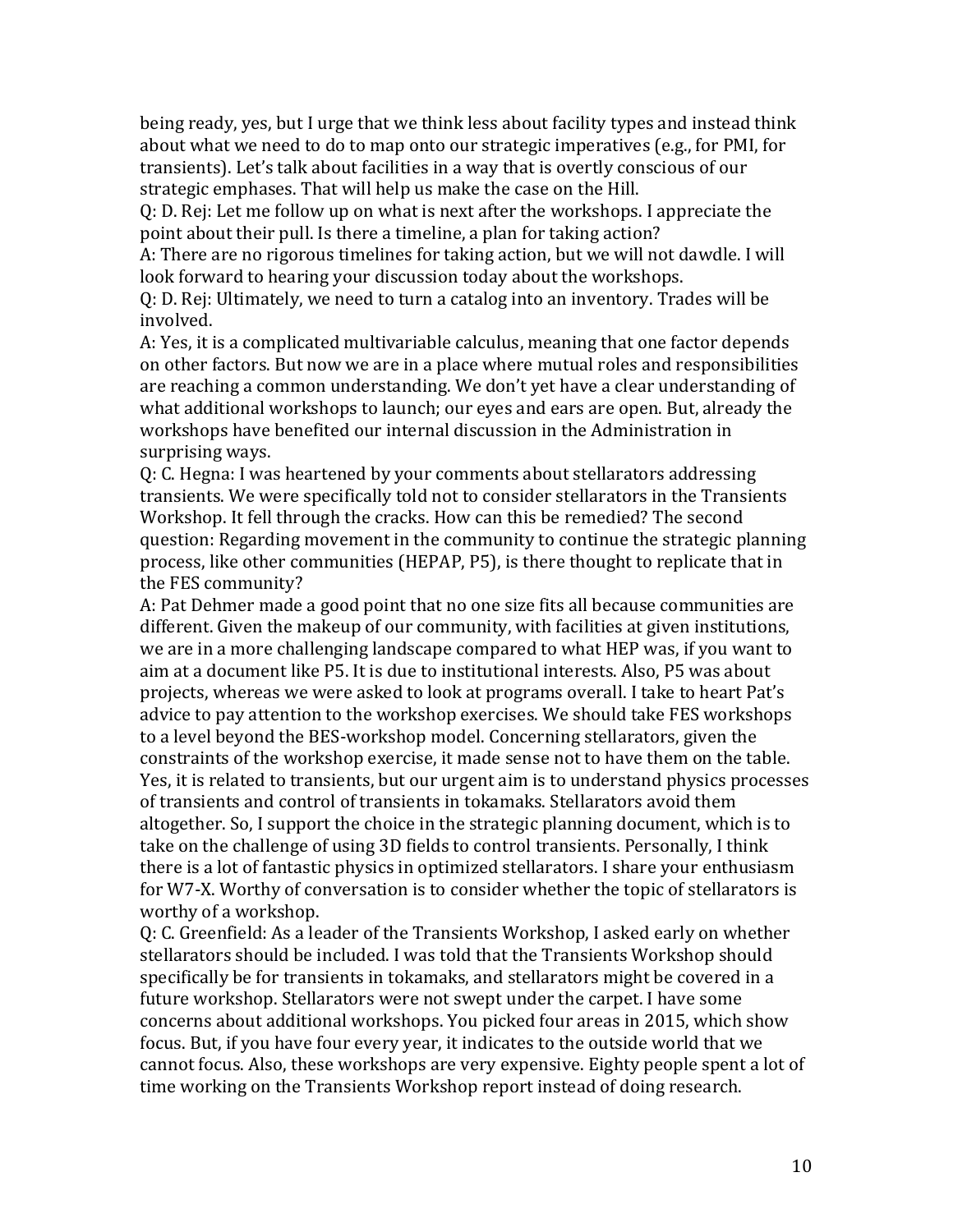A: The likely path if we do future workshops is to do a deeper dive and more targeted workshops.

Q: R. Groebner: I am heartened that the accomplishments from the workshops will bear fruit. So going forward, what will be done? If more workshops occur, let the rank and file know and understand why more workshops would be done, to get buyin. It is interesting to hear that conducting workshops helps us take advantage of a priority in SC, but we can't talk about that, so knowing the tangible benefits would be appreciated.

A: One tangible benefit is that FES and the community are working together. Q: M. Koepke: There is no facility during the ten years in the Strategic Planning report. What about a workshop on fusion nuclear science? Fusion Nuclear Science is an obvious theme from the FESAC 2014 report that was left out of the list of 2015 community-led workshops.

A: We backpedaled on a facility, due to the high visibility of ITER. But the high value of the science is clearly emphasized.

Q: M. Koepke: So what about an FNSP/FNSF workshop?

A: In the spirit of what Chuck said, it might be more useful now to dig deeper on the existing workshop topics.

Q: M. Koepke: I was heartened that whole device modeling was front and center in the plan. The FESAC 2014 subcommittee discussed the cost of doing this right. What about developing the culture and the assessing the priority for whole device modeling?

A: When we do assessment in the office in concert with the community (e.g. the FSP study), it is in the range of a prioritized program within congressional guidance. But there is a lot of headroom. There is talking about V&V, and there is real V&V. We are proud of our science in our field, but the class of work on V&V and UQ is much richer than what we are doing.

Q: T. Carter: Early Career awards you said are a good way to help the community. The cultural difference in our community is that the center of gravity has shifted to the national labs, whereas in HEP, the center of gravity is at universities. University leadership in Discovery is clear, but most opportunities for faculty in BP Science are in support roles (data analysis, etc.). EC awards are great, but creating an MFE faculty position in the first place is tough. Those opportunities are unclear to university deans. University programs need a boost. How can we offer university researchers and faculty opportunities for leadership?

A: We are talking with Joe Rudnick, a dean at UCLA. I had a great conversation with him. He seemed wide open to a transformed fusion enterprise. He wants to find a way to make such an enterprise work at a university. I have experienced the same thing at other universities—openness to work with us.

Q: A. Dasgupta: There were many white papers at the workshops. Is there any idea to use them for solicitations?

A: No. On the contrary, SC has cautioned us not to link solicitations directly to the workshops, because that could compromise a free-thinking workshop.

Q: A. Dasgupta: The white papers told you what people are excited about and would like to work on.

A: Yes, and that information informs our thinking.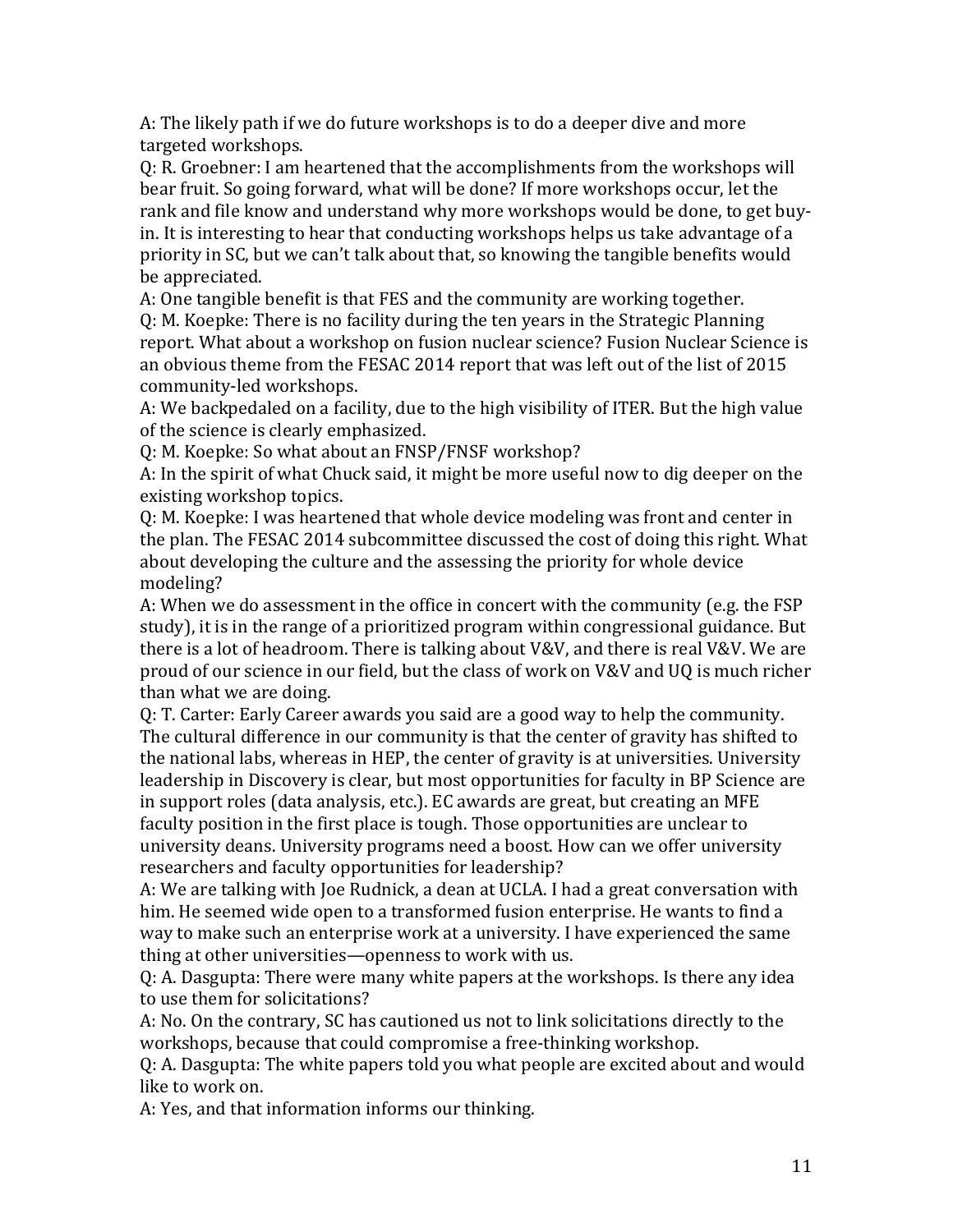Q: L. Sugiyama: The high cost of participating in a workshop has been mentioned. If you will use workshops to do additional planning, there is a hidden bias against younger scientists (who have less money, and who need to do more research), and smaller university groups (who are more resource constrained). Such limited participation might reduce innovation at workshops.

Q: S. Reyes: There is a fusion nuclear science study (Fusion Energy Systems Study, led by C. Kessel) already going on in the FES community. So an additional workshop is not necessarily needed. It would be nice if FES recognized this small effort as part of the FES program's strategic vision and included its reports as an element of the strategic plan moving forward. A small group of people have self-organized for this study.

A: Ed: This reminds me that the FESAC 2014 Strategic Planning report recommended a partnership with BES for linking a harness onto SNS. We had already been working on this. But the landscape of BES is that they have to develop deep confidence in their neutron sources. But we did have very collegial discussions with them about possible future partnership on SNS. But we need to be respectful of BES's own process before they are comfortable to let us in the door.

Q: M. Koepke: Would Susana Reyes send him and Sam Barish some information about the FESS study.

Q: H. Neilson: Members of the stellarator community have taken the initiative to organize a workshop: February 16-17 this year at MIT. The partnership with FES is very important, so even though the community is organizing this workshop, we hope FES will attend.

Q: J. Rapp: The workshops were to build a coherent program and a direction forward. What would be the purpose of additional workshops: details, or implementation? What would be the timeline for implementation?

A: This is an ongoing process. Even writing our own version of the strategic vision was difficult, so I am not looking forward to writing another one anytime soon. Now the workshops are serving this purpose.

Q: J. Rapp: Additional workshops might be spinoffs?

A: That is my inclination. Whether they would lead to implementation of new programs is not their objective. They identify opportunities and ways of addressing them. We don't want to link to solicitations. We want to get a better sense, also through FESAC comments later today, about where are the attractors and then orbit around them.

M. Koepke: Workshops will probably inform the 2020 Decadal Study exercise. That will help unfold the workshops into further detail.

#### **Paul Bonoli and Lois Curfman McInnes: Report about Workshop on Integrated Simulations for Magnetic Fusion Energy Sciences**

- $\triangleright$  Charge review recent progress and identify gaps and challenges in fusion theory and computation
- $\triangleright$  Re-access opportunities and adjust or broaden them appropriately
- $\triangleright$  Approach for workshop and report Whitepapers Teleconferences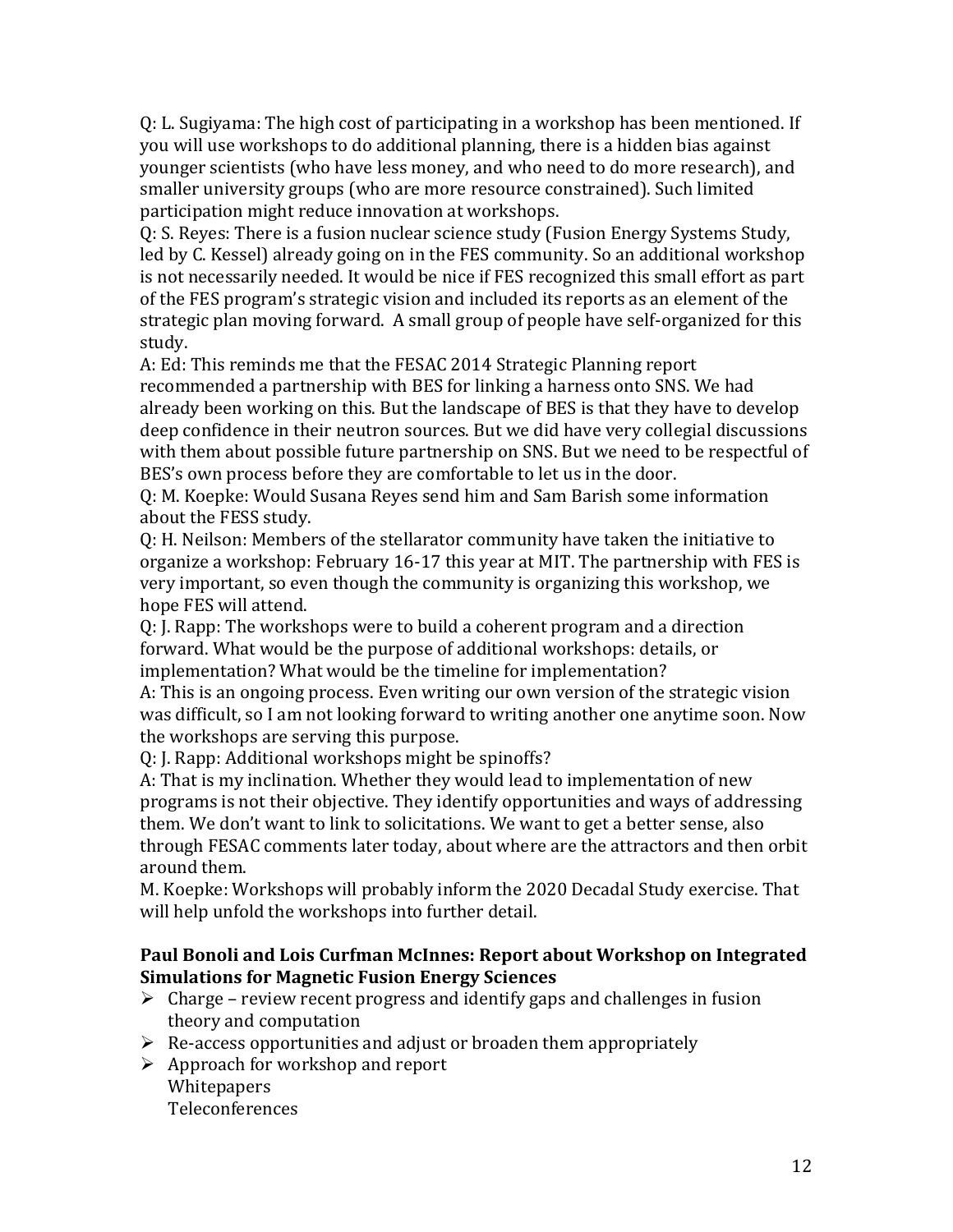Writing workshops

- Workshop report finalized July-September 2015
- $\triangleright$  Tokamak offers unique opportunities and challenges for integrated simulations
- $\triangleright$  Whole device modeling incorporated into the work within a series of 7 panels
- $\triangleright$  Interactions involved workshop access between physics panels and math and scientific panels
- $\triangleright$  Emerging extreme scale computing resources
- $\triangleright$  Exascale computing
- $\triangleright$  DOE computing facility upgrade 2016-2018
- $\triangleright$  Sustainable collaborations fusion, math, computer science
- $\triangleright$  Integrated simulation in fusion energy sciences has benefitted historically from ASCR partnerships
- $\triangleright$  HPC advances have enabled simulations of global MHD phenomena to be extended to higher temperatures, longer times, larger device sizes, and multiple events
- $\triangleright$  Vision for integrated extreme-scale simulations
- $\triangleright$  Integrated science applications
	- 1.Disruption physics prevention, avoidance, and mitigation
	- 2.Disruption physics challenges and opportunities
	- 3.Disruption physics priority research directions
	- 4.Each panel looked at crossing cutting math / CS issues for disruption physics
	- 5.Boundary physics panel pedestal scape off layer, and plasma boundary
	- 6. Whole device modeling: priority research directions
	- 7. New opportunities identified for Whole Device Modeling
	- 8. Computational and enabling technologies in integrated fusion simulations
- $\triangleright$  Scientific discovery is driven by exploitation of data
- $\triangleright$  Data management, analysis and assimilation: priority research directions improve support for MFE centric workflows
- $\triangleright$  Software integration and performance

Workshop conclusions

- $\triangleright$  The role of integrated simulations in magnetic fusion energy sciences has been assessed, focusing on identifying gaps and challenges.
- $\triangleright$  The role of computational and enabling technologies was considered in crosscutting areas.
- $\triangleright$  strategies and path forward were articulated for each of these areas
- $\triangleright$  Opportunities abound for interdisciplinary FES/ASCR collaborations to fully leverage emerging extreme-scale computing resources for fundamental advances in integrated fusion simulations.
- $\triangleright$  All strategies call for strong and broad-based support for model verification and validation.
- $\triangleright$  Research will be needed on innovative workflows, data structures, and algorithms to support efficient, concurrent execution of any related moderateconcurrency simulations running for long periods of time.
- $\triangleright$  A crucial element for realization of the goals of this workshop will be stable and predictable access to high performance computing resources and workflows.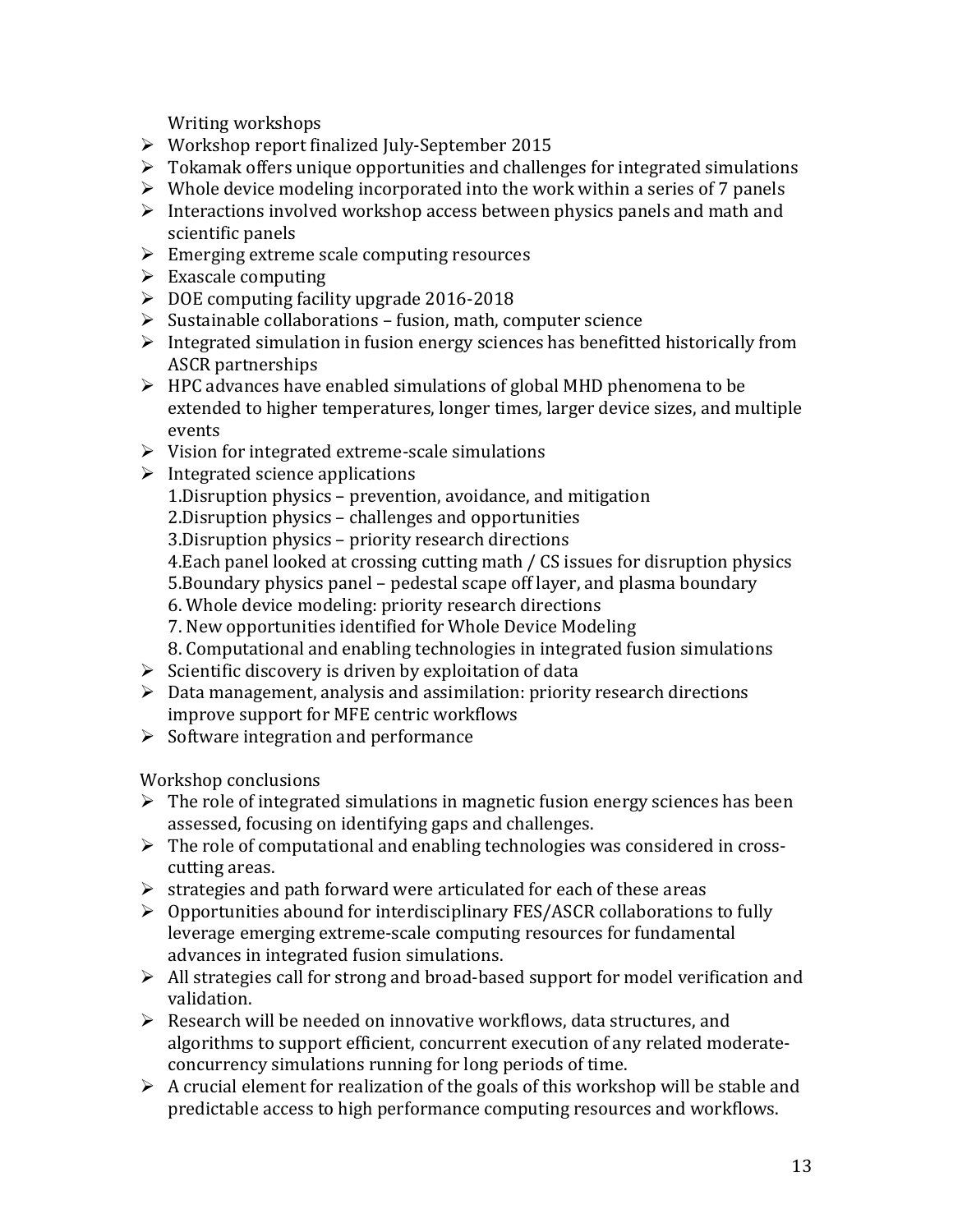#### **Q&A: P. Bonoli and L. Curfman McInnes**

Q: J. Rapp: You say that your ambition is whole device modeling, but you said modeling ends at the surface.

A: That was only for that one graphic I was showing.

Q: J. Rapp: I meant also modeling beyond the surface (outside, e.g., fuel cycle etc.). A: There were 2-3 white papers that suggested doing that for the Beyond Interpretative part, but not at the level of a priority thrust.

Q: D. Rej: The ASCR-FES relationship is best of class (except maybe for climate modeling) in the Office of Science. The FES Exascale Requirements workshop with ASCR is the week after next. Are people from the Integrated Modeling workshop part of that? Will Integrated Modeling workshop people make the FES Exascale Requirements workshop job easy?

A: Yes, many people from our workshop will participate. We will use the workshop report to define FES exascale needs.

A: E. Synakowski: We have a very easy working relationship with ASCR. A few weeks ago, I gave a talk to ASCAC. There were very strong resonances, very constructive interactions about how computing has transformed our research.

Q: L. Sugiyama: This is a really nice report that summarizes where we are and brings together new ideas. An unfair question is: If we could carry out everything in this report, will we be able to predict energy confinement in a tokamak?

A: The priority research directions reach very high. If achieved, we will be much, much closer to that kind of predictive capability. It is very ambitious.

Our sustained partnership with ASCR will allow us to move forward on these priority research directions.

Q: L. Sugiyama: Yes, but do we need to add new areas, new ideas, beyond what is in the report? (a rhetorical question)

A: Lois and I are happy that what the report recommends is doable. It will allow us to make advances.

Q: J.S. Kim: So many activities. Just information gathering?

A: Bonoli: Soon the SciDAC portfolios will be coming up for renewal. We hope that the Integrated Modeling workshop report will be useful guidance for both FES and ASCR.

Q: JS Kim: Strong leadership, as with ITER now, will help in coordination and planning for what the report recommends. We need short term and longer term goals - not just everyone getting small funding to keep going forever.

A: If a leader wants to figure out where to go next, many parts of the portfolio are ready for integrated modeling simulation, but others are not yet. That is one message from this report.

#### **ANNOUNCEMENTS**

If you would like to make a public comment – please contact Sam Barish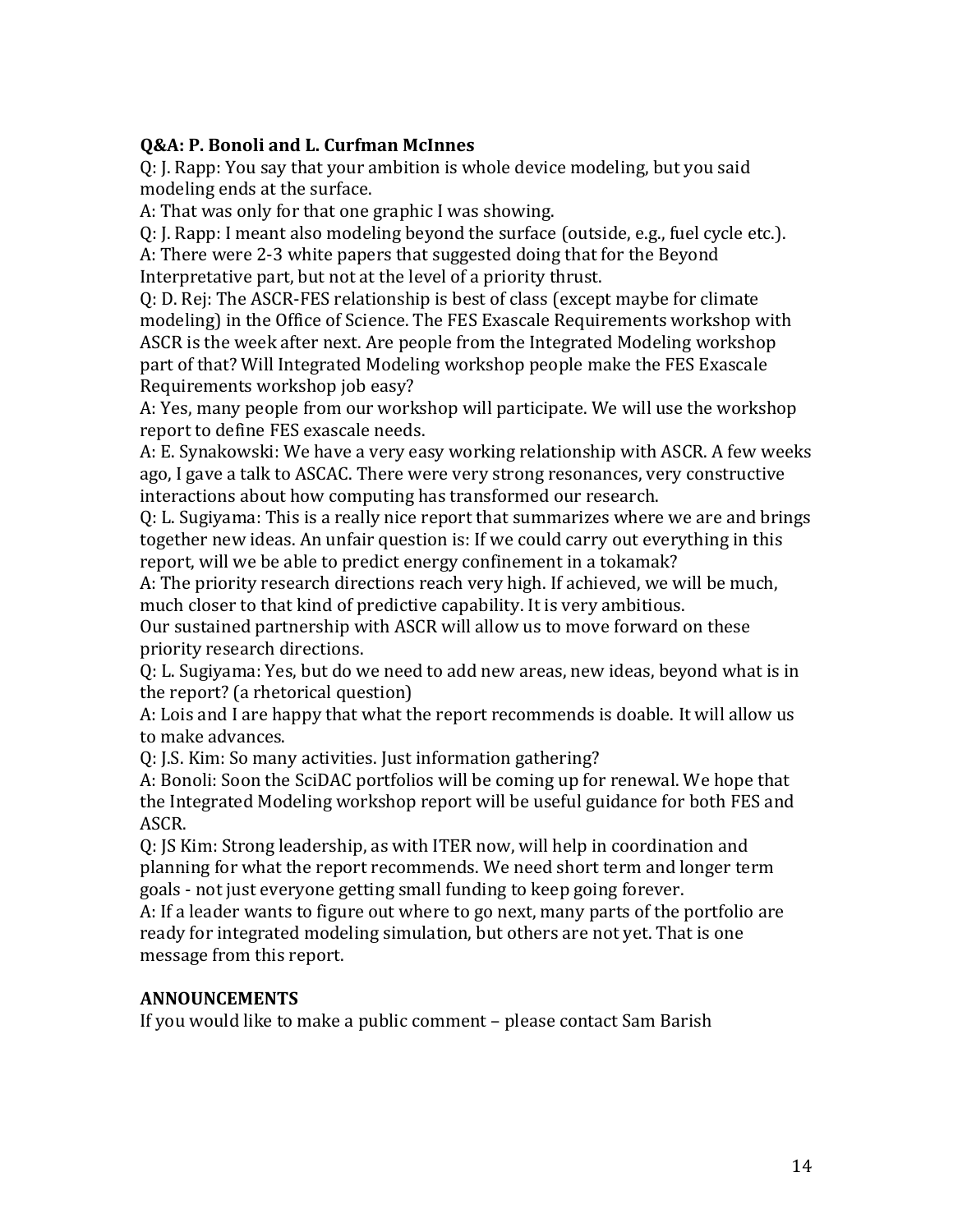#### **Charles Greenfield: Workshop on Plasma Transients**

- $\triangleright$  Our marching orders were to focus on transients in tokamaks. No reflection on stellarators.
- $\triangleright$  The other workshops are more forward looking. Our workshop is focused on the now.
- $\triangleright$  We are disappointed that our Transients report is so long. It is due to the fact that it turned out to be a concatenation of two workshops, one on ELMs and one on disruptions.
- $\triangleright$  There were 38 presentations and 68 white papers at the community input event, and 65 attendees at the workshop.
- $\triangleright$  The report is being edited by John Greenwald (technical editor at PPPL).
- $\triangleright$  Each section has a short introductory section.
- $\triangleright$  There were 26 members on the Disruption panel, and 30 members on the ELM panel. Several persons participated on both panels.
- $\triangleright$  We need a large factor of ELM mitigation to prevent surface melting (30-50X, although some say the number is larger). And reactors beyond ITER require either complete ELM suppression or development of divertors that are impervious to natural or mitigated ELMs.
- $\triangleright$  We think that ITER has the right ELM control tools, but research is still needed on how to use them most effectively.
- $\triangleright$  We recommend a national task force on ELM control and avoidance, with a funded national initiative.
- $\triangleright$  We also recommend a national theory/simulation initiative on ELM control and avoidance. We believe that the ELM coils will work, but based on extrapolation from present experience, we need better physics understanding.
- $\triangleright$  We recommend accelerating ELM research through work on diagnostics and actuators.
- $\triangleright$  We recommend opportunities for major facility upgrades and new facilities to advance ELM control. A naturally ELM-free regime, the I-mode, occurs most accessibly at high magnetic field.
- $\triangleright$  We expect multiple ELMs, whereas one disruption can ruin your day.
- $\triangleright$  ITER is looking to the U.S. for success in mitigating disruptions, because the U.S. is quite advanced. The U.S. is a world leader in stability studies.
- $\triangleright$  We recommend a national initiative on elimination of disruptions in tokamaks.
- $\triangleright$  In the passively stable regimes, high beta seems to be the most disruption-free regime, so this might be a direction to pursue.
- $\triangleright$  We currently have disruption mitigation schemes that are fairly effective for the thermal quench. Better methods are needed for runaway electrons. It is now too late to implement alternative mitigation schemes to ITER, but not for post-ITER devices.
- $\triangleright$  The U.S. is recognized as strong, but we still need to collaborate with international partners, who have complementary capabilities (size, long pulse, materials).
- $\triangleright$  The U.S. program will make critical and unique contributions to the worldwide fusion program in the coming years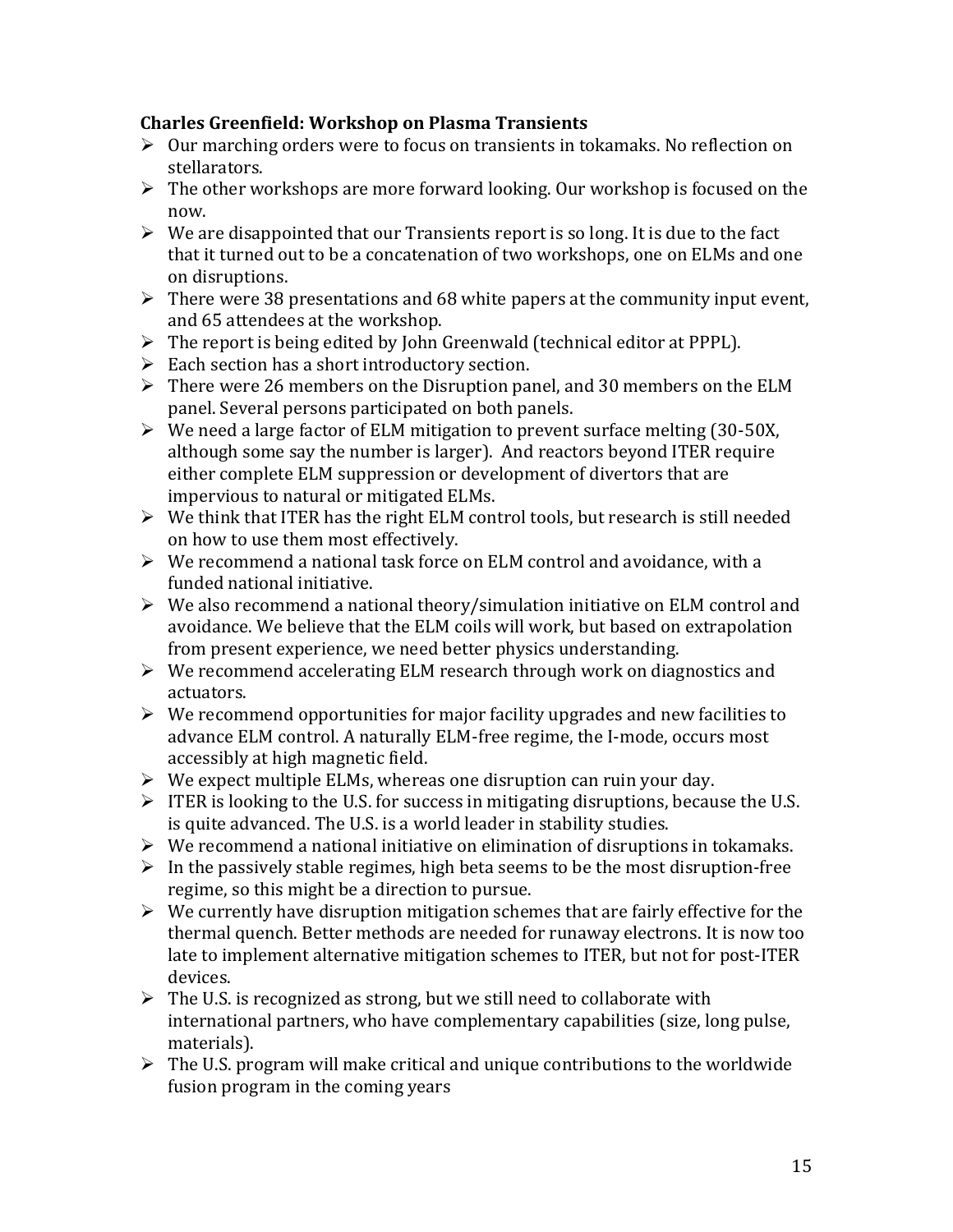- $\triangleright$  Substantial resources are required to meet the challenge of controlling transients in time for operations of ITER and to develop design solutions for next step reactors
- $\triangleright$  The U.S. fusion program is positioned to provide these solutions by building on a strong foundation of outstanding facilities, world leading theory, and complementary fusion technology

## **Q&A: C. Greenfield**

Q: J.S. Kim: Last APS, a scientist from DIII-D showed control of runaways on that machine, but when extrapolated to ITER, he indicated that there is a problem. It is urgent for the US to search for a runaway electron solution. The sooner the better, so as to have a chance to succeed. This morning, Dr. Bigot said there is still an opportunity to affect the design, as long as it is cost neutral. We have to be open to new solutions.

Q: R. Groebner: For both ELMs and disruptions, you recommended a coordinated national program. How would that be done?

A: We did not discuss the mechanics. I would envision it as a national team, with multiple devices at their disposal to do research. Also involve theory/simulation. Q: H. Neilson: This issue is very important. But the resources and people you need to attack this problem already exist. The answer to your recommendations is: Go do it. Maybe just shift priorities a little bit, e.g., in DIII-D and NSTX programs and the theory/simulation program.

A: You answered your own question. The workshops were carried out to give input to FES to set priorities. We are not allowed to do that.

Q: H. Neilson: That is not what Dr. Murray said. She said that we should set priorities.

A: FES now has to decide what to do with the input from the workshops. If it is a zero sum game, more emphasis on disruptions means less on something else. Q: H. Neilson: I think that it is our job. It would be a cop-out to say that priority setting is FES's job. We can approach the office and recommend priorities, and then they will decide. We in the community are best positioned with resources and authority to change priorities.

Q: J. Rapp: ITER operation is 15 years down the road. Is this urgent? A: You sat next to me at the STAC meetings, so you know whatever I know. We could help fine tuning with the design, for example, with the currents in the ELM coils. That is fairly urgent.

Q: D. Rej: What is the technological readiness of Shattered Pellet Injection, whether it will scale to ITER?

A: My understanding is that it will. Again, it has only been tested on one machine. JET would like to try it. My personal view is that it is absolutely essential for another (non-JET) tokamak, with different (non-JET) parameters, to try it. One data point (JET) is not enough to be comfortable extrapolating to ITER.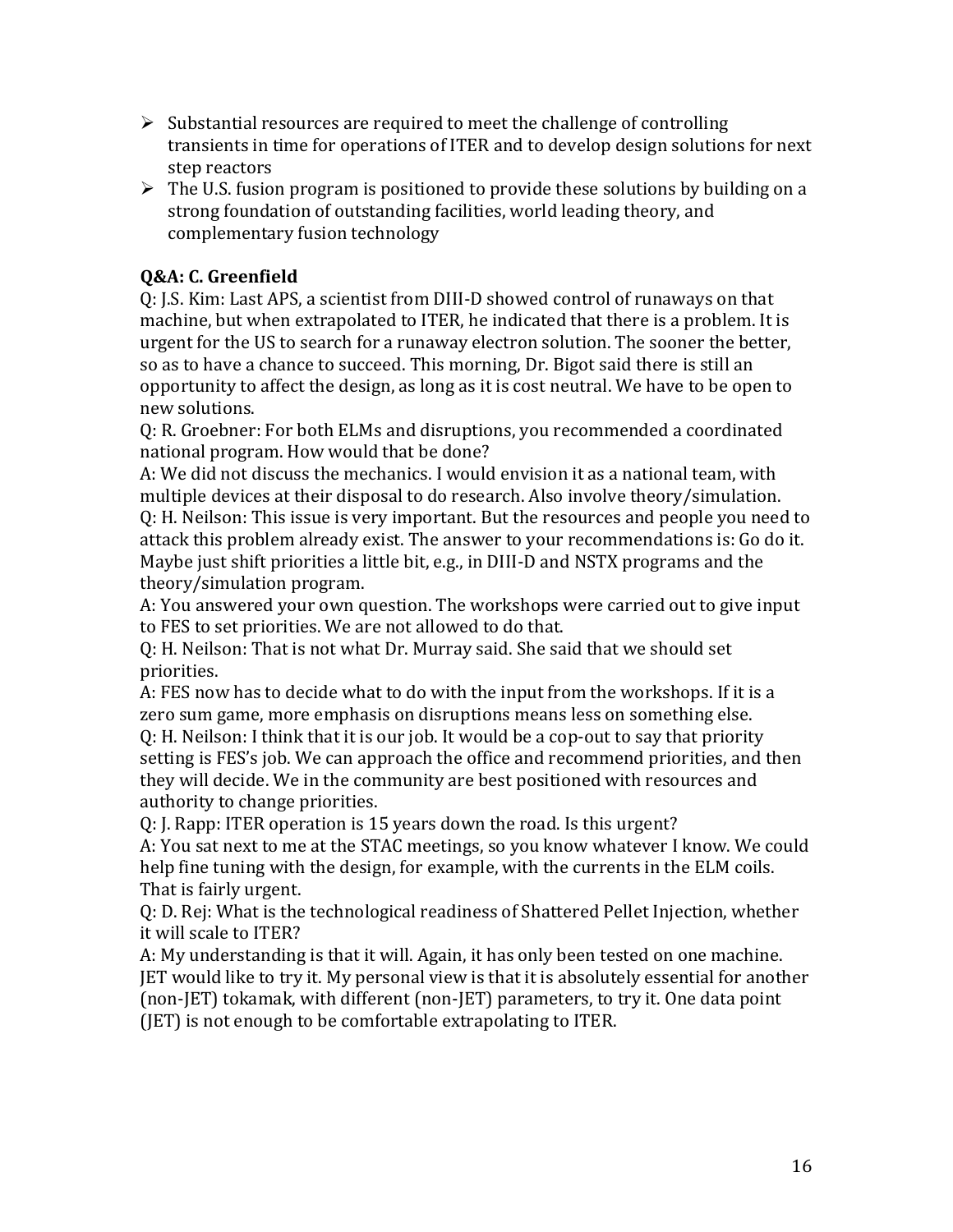## **Rajesh Maingi: Workshop on Plasma-Materials Interactions**

- $\triangleright$  PMI community workshop summary process and broad leadership team, priority research directions, overlap in existing domestic PMI, extend the research in certain areas, cross cutting research opportunities.
- $\triangleright$  Goal evaluation of leading scientific challenges and options in the area of plasma materials interactions (10 year outlook)
- $\triangleright$  The ReNeW community activity was used as a starting point.
- $\triangleright$  The process was modeled after basic research needs workshops used in Basic Energy Sciences. Call for white papers – 77 submissions. Face to face workshop at PPPL – 55 talks. Community feedback webinar June 2015, final report submitted 8/21/15
- $\triangleright$  The priority research directions (PRD) are fairly separable. Then the crosscutting research opportunities go across the PRDs. We did not prioritize.
- $\triangleright$  Note the color map of the multi-institutional team for the five subpanels. The ReNeW thrusts were used to form the subpanels.
- $\triangleright$  Linear devices have good access and parameters, but lack the toroidal plasma physics. We need both linear devices and toroidal devices to study plasma-facing components.
- $\triangleright$  There is overlap among the PRDs, so the crosscutting group came up with four crosscutting opportunities.
- $\triangleright$  We want to integrate the boundary plasma research and plasma materials R&D.
- $\triangleright$  We recommend holding a national workshop on liquid surfaces.
- $\triangleright$  We recommend initiating a community-wide working group on a Divertor Test Tokamak, to assess model extrapolation issues and evaluate the European DTT proposals.

# **Q&A: R. Maingi**

Q: S. Knowlton: On the DTT concept, would it have reactor-relevant collisionality? If not, would it have a strong mission?

A: The Working Group would help define the mission of a DTT and its overall parameter range. If you target in a certain way, you could limit the collisionality. We are advocating not for a specific proposal, but for what we would get from it.

Q: C. Hegna: Where are we on hot walls?

A: Some parts of the report talk about this, but we did not discuss it in depth. NSTX-U has limited such capability (up to 350 degrees, well below 500-600 degrees where want to look). EAST considered the possibility of hot wall experiments, but I am not sure how far that has gone. We might have to do hot wall experiments in divertor simulators at first.

Q: J. Foster: What about the neutron flux and getting the spectrum correct? A: Regarding the spectrum, connecting accelerator results to fusion will always require extrapolation.

Q: M. Koepke: You mentioned MAGNUM-PSI. In the FESAC 2014 panel, we distinguished multi-physics devices from single-physics devices.

A: Certain things cannot quite be done with MAGNUM-PSI, such as the ability to get high enough heat fluxes with incidence angles that are relevant. It can provide 10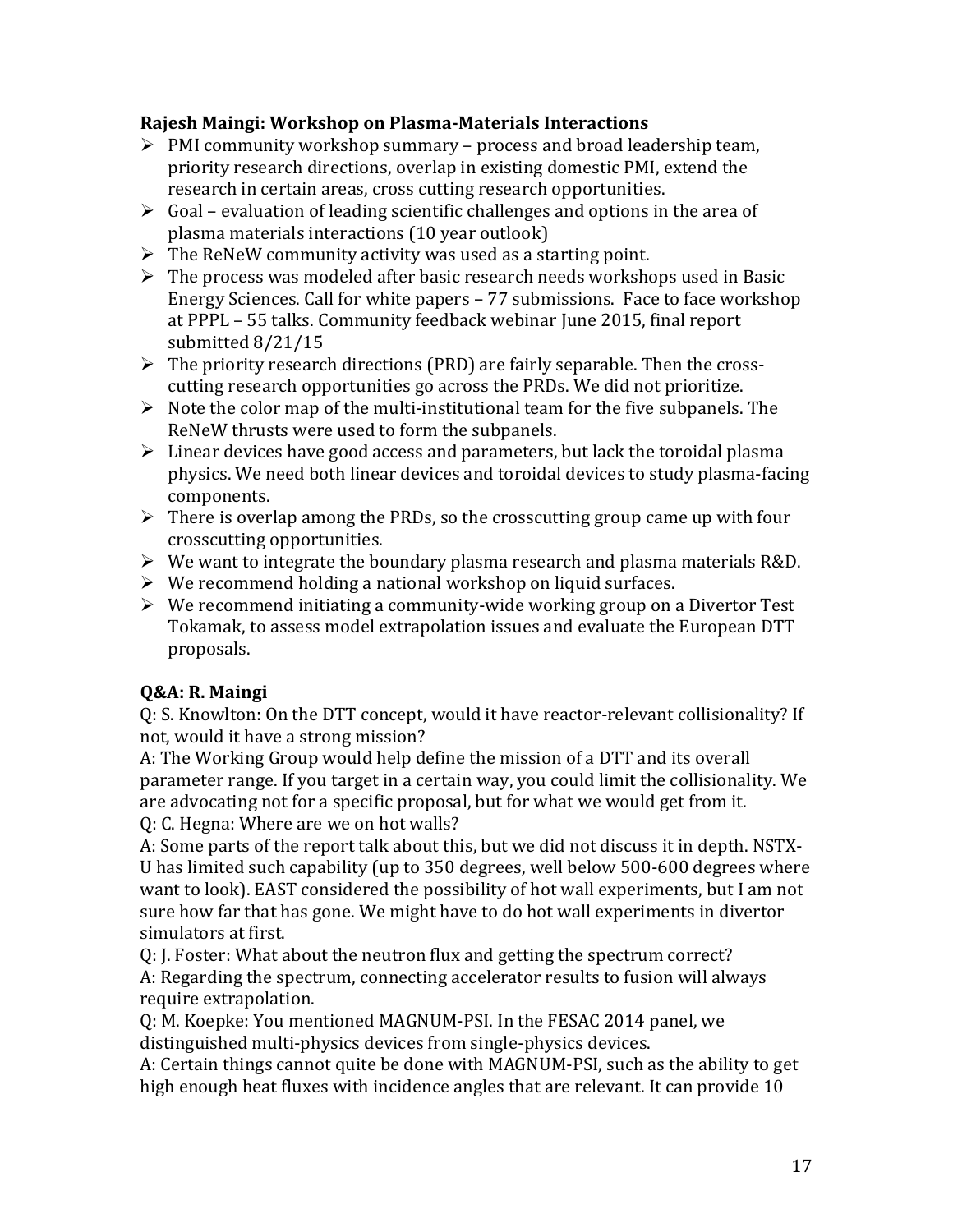MW per square meter, but not the incidence. We want a DTT with a variable tiltable target.

Q: R. Groebner: I did not see much about requirements for modeling. The existing codes probably need work to model wall interactions.

A: We talked about it, but not in depth. Also, we had discussions with the organizers of the Transients and Integrated Simulation workshops, and we knew they were looking at this.

Q: J. Rapp: The gap in the value of PB/R from today's devices to a reactor is what motivated your recommendation for a DTT working group.

A: The panel noted one option for a DTT with q parallel extended.

D. Rej: As a follow up to Dr. Foster's question about the Spallation Neutron Source, it is correct that the neutron spectrum is quite different. Hence, if we could, we would use the Gas Dynamic Trap. Recall the Chuck Kessel nuclear science report. We need a model that can then be validated.

# **Fred Skiff: Workshop(s) on Plasma Science Frontiers**

- $\triangleright$  FES seeks to engage the community of scientific experts working in the field of plasma science in a series of community-led workshops to identify: compelling scientific challenges at the frontiers of plasma physics, and research tools and capabilities that exist presently, and general requirements necessary to address the challenges in the next decade
- $\triangleright$  Process for this:
	- 1.Recruiting of subpanels
	- 2. Organized the submitted white papers
	- 3. Town hall meeting in Bethesda, MD
	- 4. Synthesis of input distributed across five subpanels
	- 5. First workshop what is the frontier?
	- 6. Second workshop what will "making progress" require?

Panel 1: -plasma atomic physics and interface with chemistry and biology

Panel 2: turbulence and transport

Panel 3: interactions of plasmas and waves

Panel 4: plasma statistical mechanics

Panel 5: plasma self-organization

# **Q&A: F. Skiff**

Q: M. Koepke: Will the report express a sense that all community components of Discovery Plasma Science can contribute to Plasma Science Frontiers' overarching questions, listed in the workshop call and in the Plasma 2010 report? Was this unifying approach built into the morphology of the process and the report ? A: Skiff: To first order, everything kept its integrity. We did shift some things. Plasma Physics is not just a bunch of applications, although there are many interesting applications. The order in the final report has changed, so low temperature plasma science is not first. We put the core things first. Q: M. Koepke: What did you learn from this? The Plasma 2010 report talked about

breadth—and vulnerability—of basic plasma physics. Did you find something that you did not expect?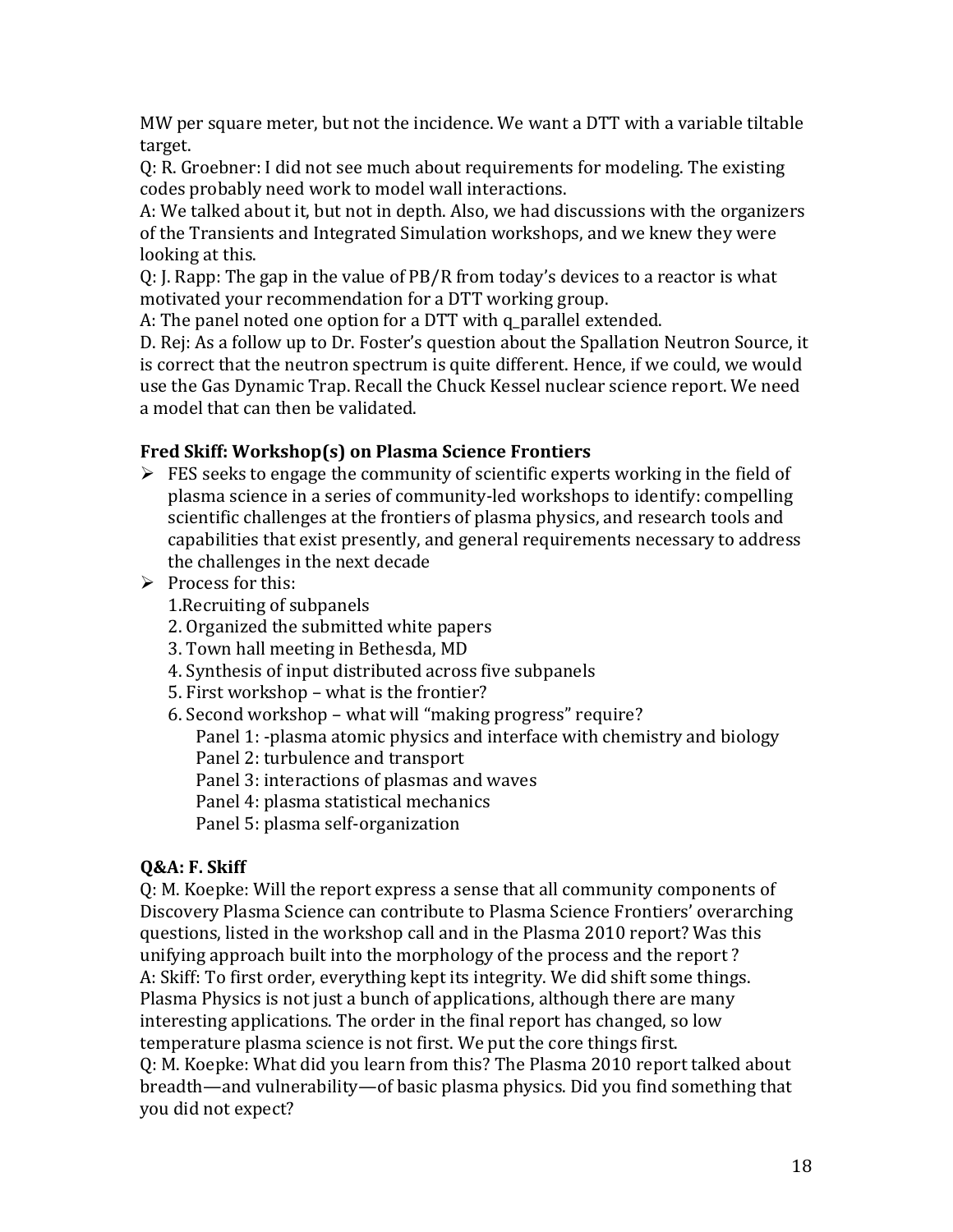A: Skiff: All of us were very impressed with the quality of work being done, as presented at the town hall meetings. Plasma physics does not get the respect it deserves. There is an amazing range of physics, and amazing impact. I am concerned about the presence of plasma physics in universities. That hurts us. People are divided among physics and engineering departments. We are underrepresented in the National Academy.

Wurtele: We saw much commonality among the problems people are addressing, across the large range of general plasma science. I agree that the field is extremely healthy. People are doing interesting work and making progress. Underfunded, but there is much intellectual vitality.

Q: M. Koepke: I was hoping that part of the outcome would be a way to go forward. You mentioned that diagnostics might be a crosscutting activity. You mentioned intermediate-scale facilities. What were some ideas for intermediate facilities that rose to the top?

A: We are still debating some of the details. Some problems are best addressed with table top experiments, whereas for others you need a larger facility to study phenomena of interest. More experiments nowadays are in the intermediate space. Our goal was to describe the good physics. We are not giving advice to DOE; we are presenting opportunities.

Q: M. Koepke: Your second workshop was about platforms. What did you conclude? A: We did not have an exhaustive list of facilities. Impossible job! Unmanageable. So our job is to outline the plasma parameters needed to move the frontier forward. Q: D. Meyerhofer: In looking at III.6 (Transport), you missed radiation transport. That needs to be included.

A: Yes, that was an oversight. Not in my slides.

Q: D. Meyerhofer: Also, opacities of materials under extreme conditions.

A: Yes, good point. It is in the text and in white papers, but I did not highlight it in these slides.

Q: J. Foster: For low temperature plasma, some expensive diagnostics that cannot be afforded by single principal investigators are needed. Perhaps such a facility should be a user facility at a national lab.

A: Skiff: Yes, laser diagnostics are expensive for single investigator groups. Siting a well diagnosed user facility at a national lab would be one option.

Q: D. Rej: I am always overwhelmed by the wealth of science in Discovery Plasma. The non-fusion-applications FESAC report describes unbounded applications. Remember the Sarff report about priority facilities. Intermediate facilities for HEDLP were added. Did your committee think about international collaborations? I know FES has made overtures to NASA and other agencies. What about ELI? A good strategy is to lever by collaborating and cooperating just like the MFE crowd has been doing for decades. LAPD is a great example of a cooperative facility. A: That makes sense.

Q: B. Cauble: I run one of those intermediate-scale facilities. It is completely open. I have been talking to both NNSA and FES about user access. But there is not a lot of interest. If the report will be platform non-specific, will you emphasize the availability of U.S. facilities?

A: Not in the report.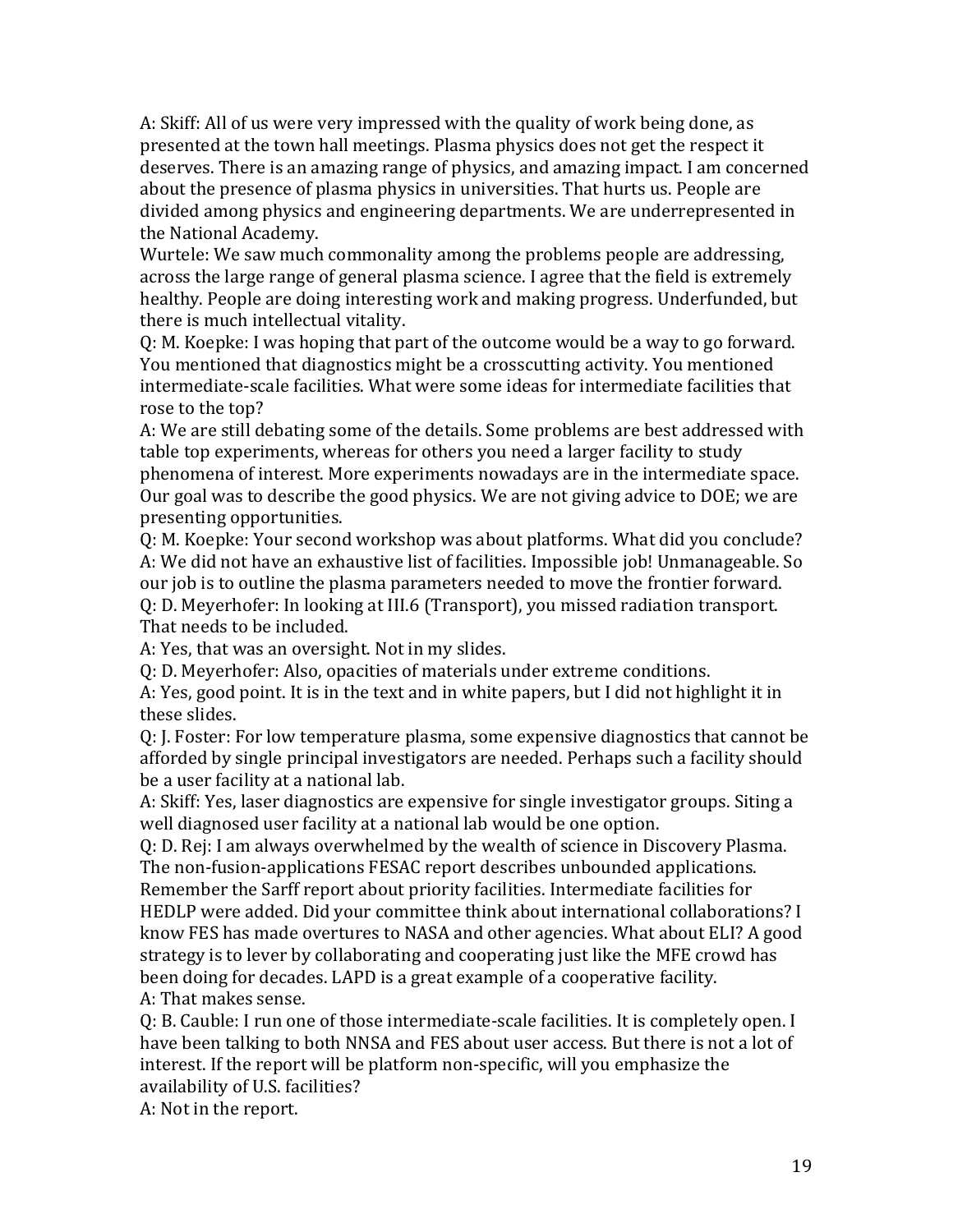Q: B. Cauble: LAPD is rare. Without a massive movement, such places will be rare. Using international facilities (high intensity laser facilities in the EU and Asia that are being built) is being done. LCLS-II will be a user facility. But easy-access intermediate facilities are rare. Trident is almost there.

M. Koepke: The upcoming NRC Plasma Survey might get into that advocacy if the Plasma Science Frontiers workshop does not.

C. Greenfield: In the U.S. we have some large facilities focused on fusion, but could be operated for some of their time for general plasma science. The advantage is that they are very well diagnosed.

Q: B. Cauble: They are also the most expensive facilities. Dr. Synakowski talked about moving toward a user facility mode for both DIII-D and NSTX.

A: These opportunities exist. At the APS/DPP Meeting, we hear about general plasma science experiments done on MFE facilities.

A: I asked whether our report should make a list of facilities, but the desire not to do it was overwhelming, and we were advised not to. But the question of utilizing existing hardware is a good one.

Q: M. Koepke: Identifying platforms to facilitate the science was, I thought, part of your workshop's charge.

A: Not beyond discussing intermediate scale facilities and needed parameter regimes.

C. Greenfield: Neither DIII-D nor NSTX are being used to their full potential, so it might be worth noting this in the report.

## **PANEL DISCUSSION OF WORKSHOP REPORTS:**

Q: J. Foster: Concerning transients, what is JET doing with disruptions and ELMs?

A: C. Greenfield: JET is focused on getting to DT in the near future. But they hope to stretch that timeline out. They have some capabilities at low density for ELM coils and want to add more capabilities. Also, they wish to implement a shattered pellet injection (SPI) system, which ORNL is preparing. At present, they are only using error-correction coils to deal with ELMs. They do run massive gas injection routinely for disruption protection. SPI on JET would be a critical need for the world fusion program. JET is important for transients research, but they could broaden. Q: D. Rej: For Chuck and Rajesh. Looks like a very ambitious agenda, especially to implement on U.S. machines. Is there enough bandwidth on those facilities? Would PMI and Transients completely consume these facilities?

A: C. Greenfield: This year, we have 15 weeks. Reasons: Budgetary and also the time commitment for upgrades. Even if increased by a factor of two, we would still have a backlog at DIII-D. Yes, Transients would eat away at this, so we need balance. Anyway, we did answer the question of what research could be done—some of which is urgently needed for ITER.

Q: R. Maingi: I agree with Chuck. We are limited to some extent by the ability to analyze and validate the data, which means each facility cannot run all the time. If you make game-changing changes to the machine (e.g., convert NSTX-U to having a liquid divertor or a liquid wall), then the issue becomes one of needing to redevelop the operating scenarios.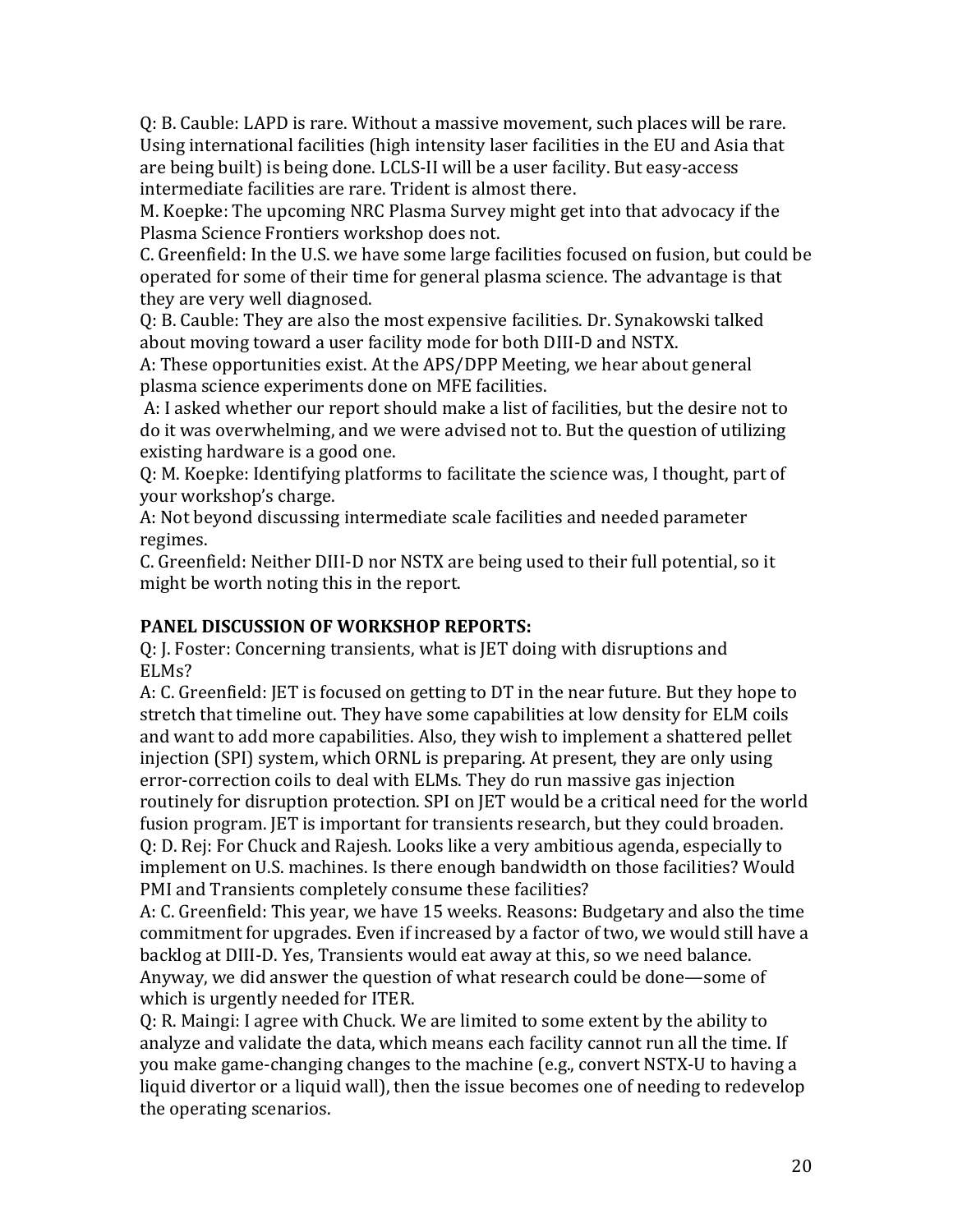A: C. Greenfield: DIII-D has a long term plan to eventually do divertor modifications. The plan also includes changing operating scenarios to match the changed divertors. We need to look at a bigger picture than only what is in these four workshops.

Q: J. Rapp: The PMI topic is interdisciplinary, and there is overlap with PSI and plasma processing. Could these two communities come closer together, especially for diagnostics and surface analysis? This looks like an opportunity.

A: F. Skiff: We did not receive much input (white papers) from the tokamak edge community, but I can see there are connections. Questions that people are wrestling with are not exactly identical. But it is worth looking at. We were limited by the input we received.

Q: J.S. Kim: The success of shattered pellets on DIII-D does not imply it will work on ITER. The information here is somewhat misleading. The community should be aware of this. We are delivering something to ITER, so we need to do our homework. I encourage us to evaluate what we have learned and what we still need to learn for disruption mitigation and how things really extrapolate to ITER. A: C. Greenfield: I respectfully disagree.

Q: Brian Wirth: Keep in context the plasma density and the rate of particle flux. Rate effects have large effects on changing the dynamics. We need to document those densities and rates to understand extrapolations to the future.

Q: R. Groebner: Concerning integrated simulation, did you discuss how the community could advance whole device modeling and simulation out to the wall? This is a bigger issue than a few separate groups. To develop a larger code and to validate it, we need a group of experts.

A: P. Bonoli: One workshop conclusion is that the best way to proceed forward is for FES and ASCR to fund efforts that involve physicists, applied mathematicians, and computer scientists right from the outset. The proto-FSP projects were a step in that direction, and they were relatively successful. That is how we should proceed. Especially if exascale platforms are coming down the road, we need to develop this expertise.

Q: L. McInnes: We have to be careful not to start a project and then it ends.

A: P. Bonoli: The process of validating codes is incredibly complicated and resource intensive. People underestimate it. FES recognizes this. It must be a significant component.

Q: R. Groebner: Experimentalists should be encouraged to get involved early, so you have the data needed.

A: P. Bonoli: People in the Uncertainty Quantification community do not view our validation as very rigorous.

Q: A. Dasgupta: Where will you go from here for the Plasma Science Frontiers workshop? I was on the ReNeW panel, I read the white papers, and I listened to the presentations. There is a need for basic plasma physics and code development—but I did not see much of that in your slides today. David Meyerhofer also mentioned missing important applications.

A: F. Skiff: I did not present an exhaustive description.

Q: M. Koepke: It would be useful to add in the Discovery report some comments about the 2010 Decadal Study recommendations and the ReNeW thrusts.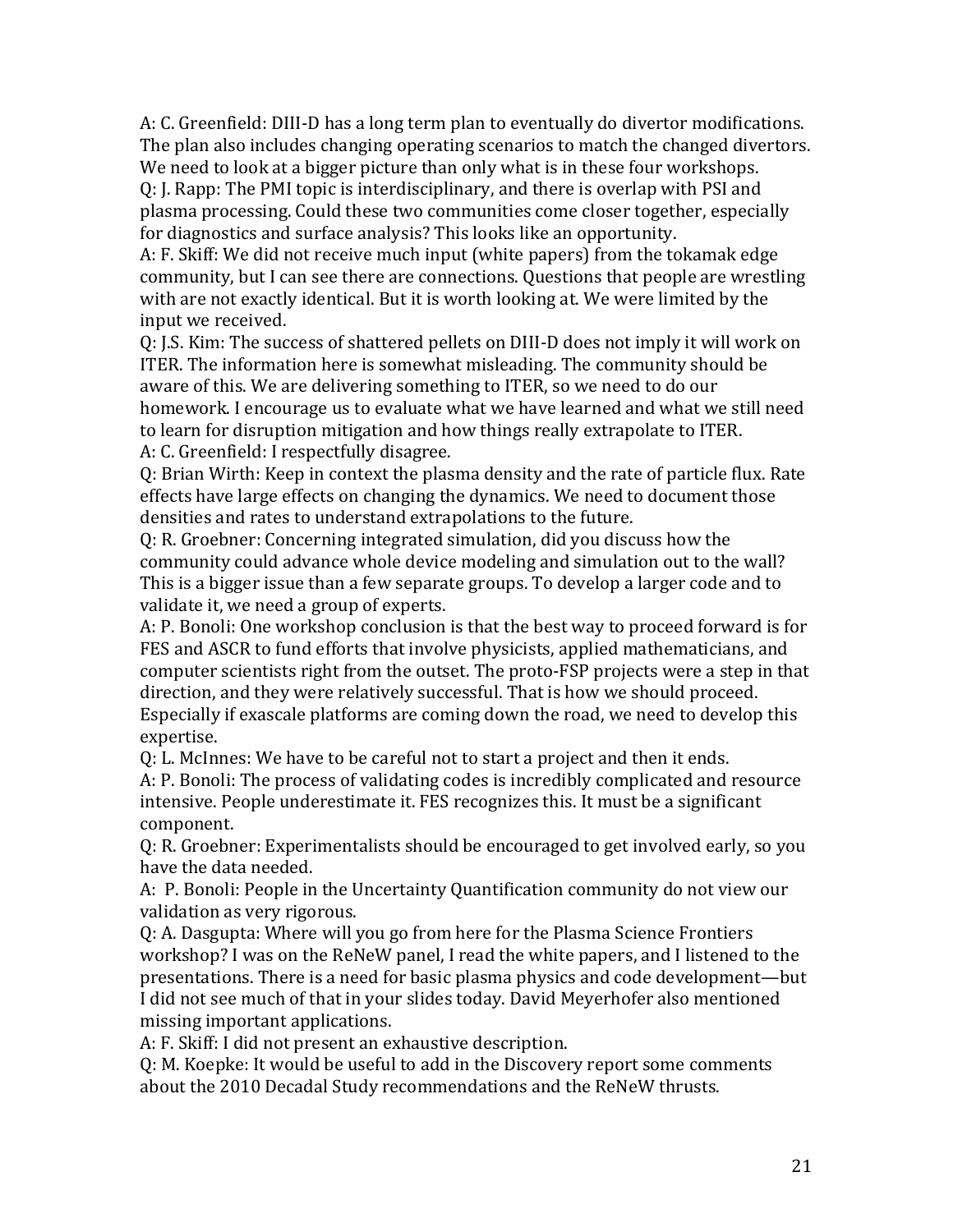A: F. Skiff: Our scope and charge were broader. We make reference to them as the starting point.

Q: M. Koepke: But, you should include comments about each one.

A: F. Skiff: I could have put together slides about that, since we started from that. Q: M. Koepke: The NRC Decadal report had very specific recommendations on which updating the status would be worthwhile. If you could comment on them, it would be useful to reinforce them, update them, and shed light on them.

A: F. Skiff: That is essentially what we are doing.

Q: H. Neilson: All the reports today were excellent, and the workshops were fine. I was wondering what we would hear from FES as a response. We have our answer, which is that by identifying these topics for the workshops and the priorities in the strategic plan, we will not see a one-to-one correspondence with funding directions, but over time we may discern a correlation. We should not be disappointed by that. Beyond that, your reports are out there. The community has some discretion in setting priorities, especially with the facilities. FES is asking us to consider these reports and what we propose to do and allocate our resources. Are you satisfied with the response you have gotten?

Q: R. Maingi: What you said is interesting. My discussion with Richard Buttery at APS was about the community congealing around the idea of the scientific pull of the workshops. My talk with Dr. Buttery was the idea that we should not look at these workshops for the sole purpose of garnering new resources, but reorient what we are already doing. Large facilities already have resources. Dr. Buttery suggested trying to answer priority questions with only modest new resources. Put the big scientific issues out there. Ask the community to answer them. For me, a big issue is detachment physics. There is a Joint Research Target in FY 2017 that is focused on the scrape off layer. That is an opportunity to use what we found in terms of gaps, to focus what we will do, and move in that direction. We should use existing resources for the JRT to answer that question, and that will be an accomplishment for the workshop. We put something out there that the community can move toward the answers.

A: C. Greenfield: The FES reaction did not surprise me or upset me. FES said they will use this information to set priorities in coming years; that has not changed. A week before the APS/DPP meeting, we spent a day at FES and went through much detail and got a positive response. We did not expect a promise to divide up the FES budget among the topics of the four workshops! We need a more balanced program. FES chose to highlight these areas with workshops, but they do not cover the whole program. The workshops were in response to the FESAC 2014 report. They asked us to do this because it is important. For Transients, we can distinguish between what absolutely has to happen and what would be nice. The former is to ensure that ITER will work. This is the most important thing for the U.S. fusion program. Much of the world effort on transients is coming out of the U.S. The community is not stupid, so we are already doing much of this work. I am not surprised or upset by the FES response.

A: P. Bonoli: I agree. I went into this without the expectation that these would be given to Congress. John Mandrekas made it clear that these would be resource documents. Feedback from John and Randall Laviolette always made us feel like we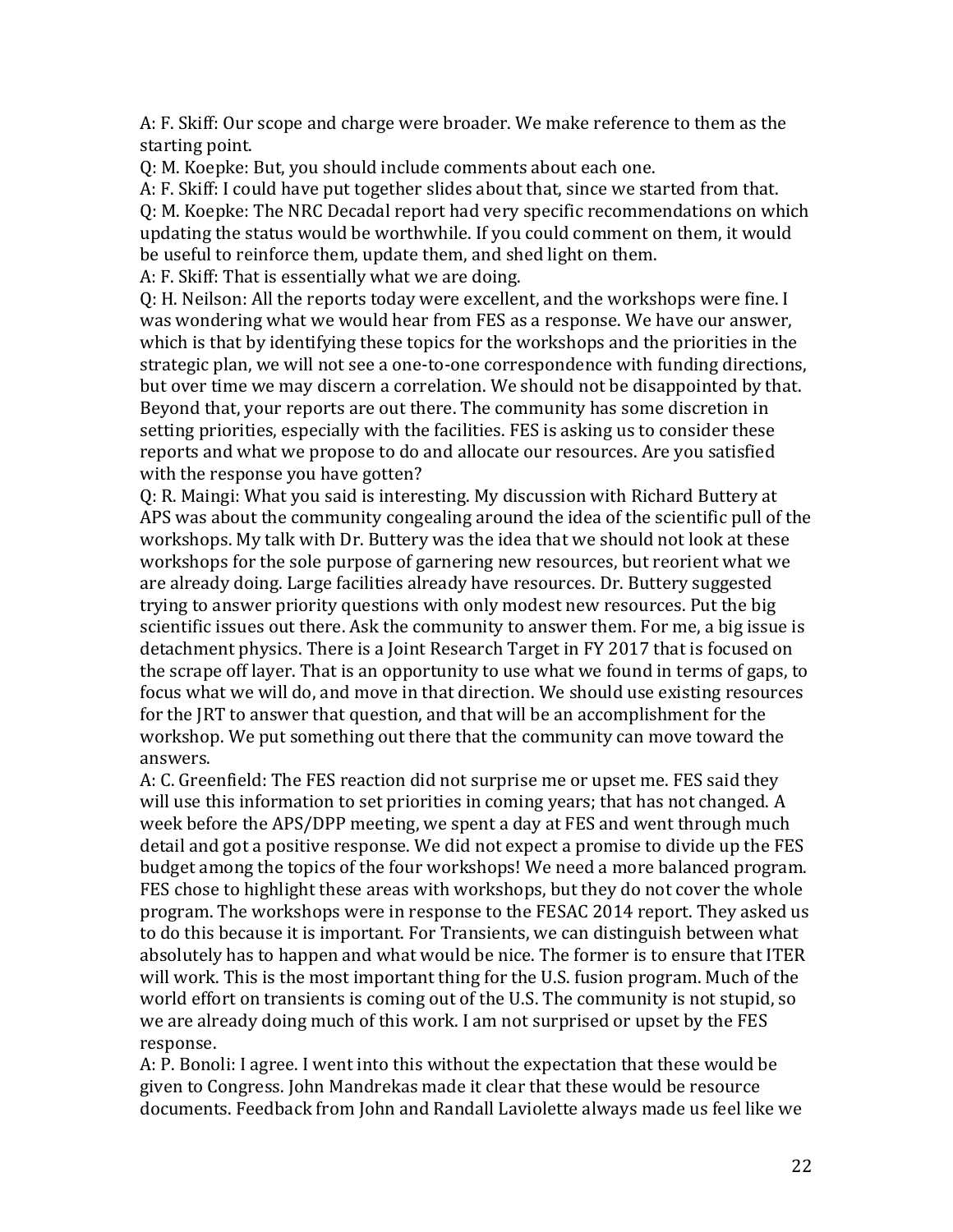were useful. The U.S. simulation program is at a crossroads. Base SciDAC projects are coming to the end of their lifetime. We did proto FSPs. So now we have a chance to look at the problem again, and I think we accomplished the revisiting that was needed.

L. McInnes: The depth of interactions has excited the participants in the ASCR community. We have a rich set of opportunities.

F. Skiff: FES has the goal of stewarding plasma science. I am enthusiastic because of the FES attention to this. It may lead to an additional conference or two on the foundations of plasma physics. There has been a very positive and helpful interaction with FES. FES told us that they needed to know what Plasma Science Frontiers in the new budget framework would consist of.

H. Neilson: There is unanimous assessment of this. You might want to have FESAC comment on this positively to FES, even though we don't have a charge here. M. Koepke: Thank you on behalf of FESAC. There was a lot of work done. This may be conveyed in some form or some fashion by FESAC to FES.

#### **Adjourn at 5:15 p.m.**

#### **Thursday, January 14, 2016 8:30 a.m.**

#### **M. Koepke**

- $\triangleright$  I would like to follow up on Hutch Neilson's suggestion to have community workshops. He explained that he thinks all were good, and he was struck by the unanimity of the workshop chairs that they were satisfied with the FES response to what the workshops had done.
- $\triangleright$  I will ask Dr. Neilson to draft a short statement and circulate it during the meeting, and we will do a quick poll.

Under Secretary Orr is running a little late – about 10 minutes. We will start today with J. Menard. (Dr. Menard then made a presentation on NSTX-U for about 10-15 minutes. Then Dr. Orr arrived.)

## **J. Van Dam, FES Research Division Director**

 $\triangleright$  Jim Van Dam introduced the Under Secretary for Science and Energy – Dr. Franklin Orr.

## **Under Secretary – Dr. Franklin Orr**

 $\triangleright$  Cherry Murray, Director of the Office of Science, just joined us. The confirmation process for her was more efficient. We are glad she is on board with DOE. She will be a great advocate for science programs. There is no shortage of things to work on. Pat Dehmer is also probably glad she is with the DOE team in the Office of Science. SC is widely recognized as one of the best offices in the DOE energy program. My job is to work with all of the programs to build a fully-stocked portfolio of research that goes through basic science to convert energy sources into energy services. There is no hard boundary between science and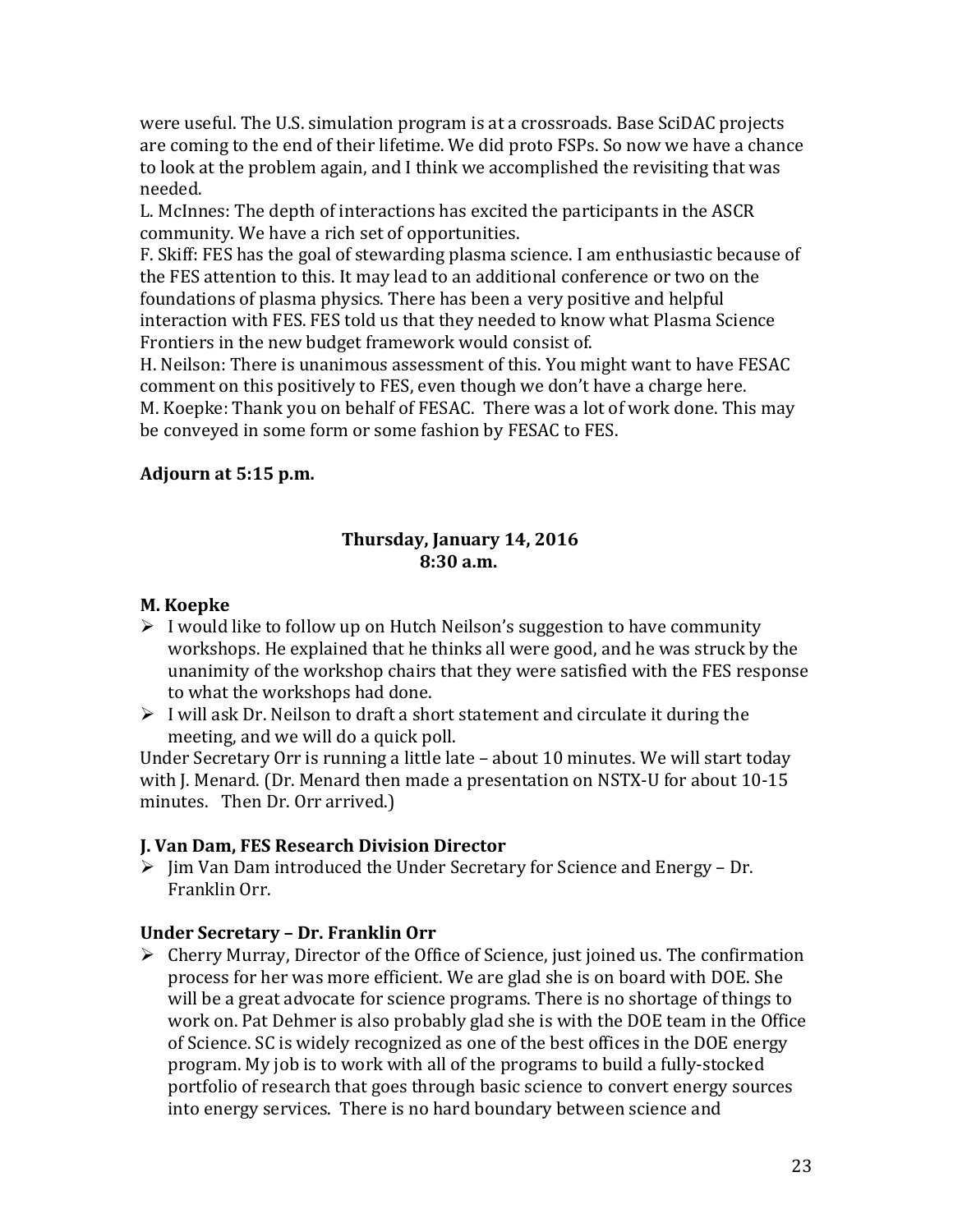applications. Last March, I mentioned three things: energy and climate challenge, the budget request, and the standing in the fusion energy sciences world. A lot has happened since then:

- $\triangleright$  On the energy and climate front, I went to Paris with Secretary Moniz. The fact that 190 countries have reported on nationally-determined goals to reduce greenhouse gas emissions is a great achievement. There is plenty to do – but starting with the declaration of the goals before the meeting and finishing with an agreement that provides a pathway forward is a great achievement, which was a global effort.
- $\triangleright$  I talked with FESAC last March. Then, I talked about the energy and climate challenge, the budget situation, and the FES program. Much has happened in the intervening months, so I will revisit these items.
- $\triangleright$  Not only is the climate issue urgent, but it also emphasizes that science and technology are key to addressing greenhouse gas emission. So, there was a parallel announcement at the beginning of the Paris conference that highlighted mission innovation: energy security, energy commercialization opportunities, and a special focus on developing countries. Each country will try to double its budget for clean energy R&D over the next five years (20% per year straight average or 15% compounded annually). This works out to \$10B/year. This is significant, although not overwhelmingly large compared to the magnitude of the problem. There is no question that we can deploy the kind of research funding to address these goals. This investment is necessary but not sufficient. This is not about a shortage of energy resources, but about how we transform them.
- $\triangleright$  This mission innovation from the countries was matched by a private sector effort, led by Bill Gates. It involves 28 private sector capital investors in 10 countries, who are committed to clean energy investment to move it to the marketplace. These investors are willing to be patient and take some risks. These are sophisticated investors. Secretary Moniz spent a lot of time persuading other countries to join in and then help facilitate it. He has had global impact. We have to convince OMB and Congress to do this, so there is more work to be done. Over the next five years, we are talking about an additional investment of \$1B/year. It will be focused on early stage R&D for breakthroughs, in addition to the work we are already doing.
- $\triangleright$  I don't want to talk about Congress. Let me talk about funding. We have experienced volatility, but this year we came out better than we might have hoped at the beginning of the budget process. SC got a 5% increase. In these days, that is a significant change. In the DOE appropriations, and also in other Federal science agency appropriations, there appears to be a renewed appreciation for the importance of science and technology. Science has been the anchor of our security and prosperity since World War II. We need all the players we can get on the field. We need to work hard to sustain our place. FES fared well in the Omnibus bill, at least in the domestic part. It got a small increase over FY15. But there are warning signs as well. The ITER Project received a clear message from Congress, which limited the budget to \$115M (to cover our in-kind hardware contribution), deleted cash, and required a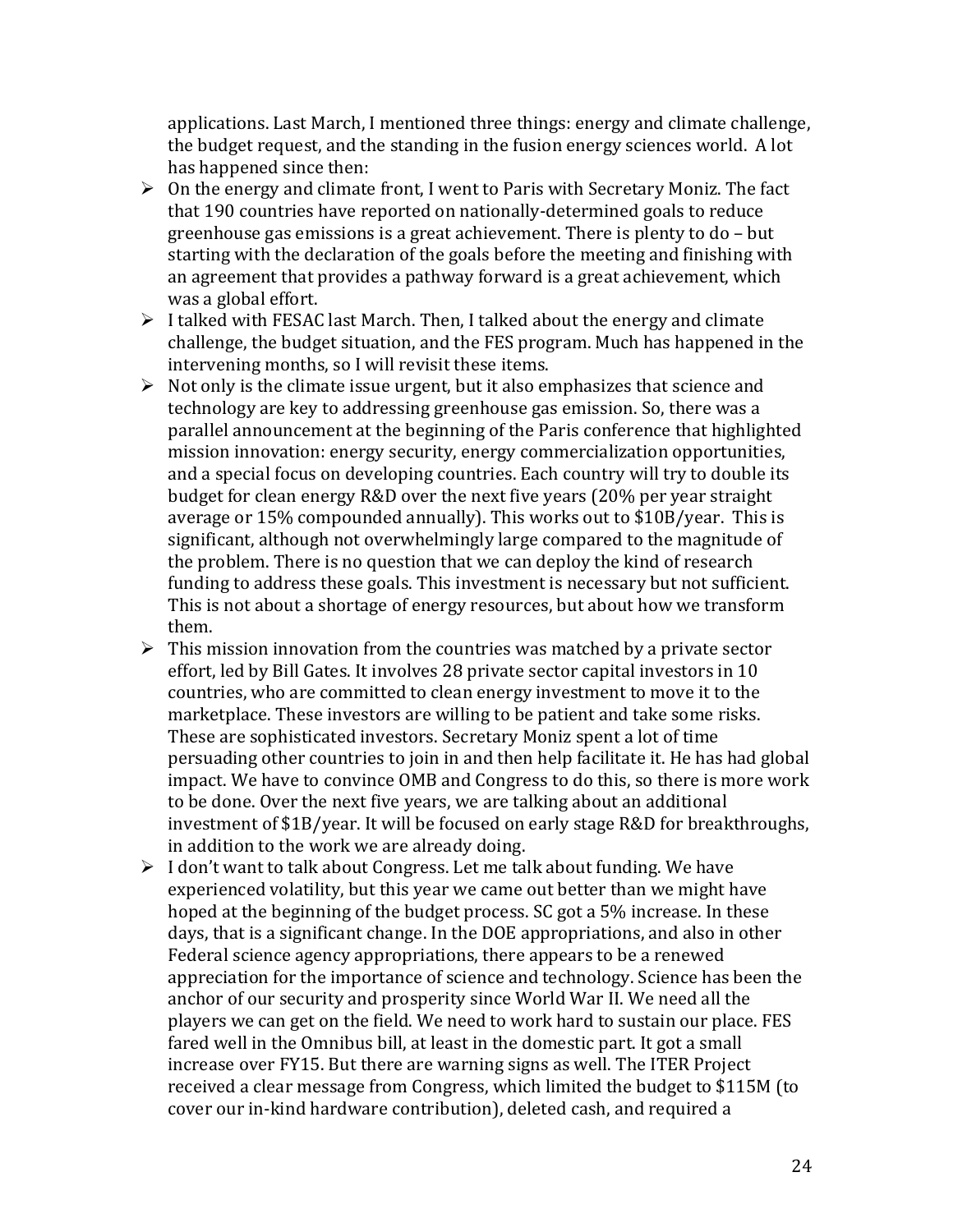recommendation from the Secretary by May 2, 2016 whether to stay in ITER and how much it will cost. We are taking this requirement and the Congressional concerns very seriously. We have been pressing the ITER Organization to work on management reforms and develop a reliable, credible cost and baseline schedule. We acknowledge the job that Dr. Bigot has done. We have seen a real change in how the project is operating; we applaud the progress; we also acknowledge that more needs to be done.

- $\triangleright$  The new schedule will be reviewed by an independent panel. The U.S. has put forward four project management experts to serve on this panel. The schedule is very tight, but we must stay on it. The panel will provide its report (or at least a draft) by April, so that its results can be incorporated in the Secretary's response in May. Also, we are planning for a ministerial meeting in Europe, with this review report in hand. We are committed to find a path forward for ITER. We believe that Director General Bigot will correct management issues from the past, and we will work with him. I met with him the evening before; he offered to do whatever we need. DOE is an important player, but not the only one. There is an interagency working group also involved with the ITER conversation (DOE, OMB, the State Department, etc…).
- $\triangleright$  Fusion holds significant promise. It has made very good progress. Our energy portfolio needs to be fully stocked overall. We are busily electrifying the planet. Electricity has high value because it is so flexible for applications. So, we need to make electricity and convey it with a reliable system. We are firmly committed to investing in fusion energy. We appreciate the role of FESAC in fulfilling this investment.
- $\triangleright$  I would like to convey a word of thanks about the workshops last year. They were very productive exercises to develop a research agenda and strengthen communications across the community. Such activities have been very useful to us in the past. We should think about the larger goal; help us make a compelling case for research going forward. I served a long stint on BESAC (a training assignment, apparently), and it was hugely educational. I appreciate the role of advisory committees to help make a case for our research programs.

#### **Q&A: F. Orr**

Q: D. Rej : Thanks for your unwavering commitment to energy and the country – and for the ITER bandwidth. I agree with Dr. Bigot with respect to reforms he has accomplished. We heard of 150,000 tasks. We have an outstanding team that will be part of the upcoming review. But what happens on May 2 if things happen to U.S. participation in ITER that are beyond our community's control? Burning plasma is not until 2030. My question is what does Congress expect? The Madia report was very consequential; there have been reforms; there is still much to be done. A: Our job in the May 2 report is to be as thoughtful and transparent as we can be to convey the situation. In the past, we did not have a cost and schedule at earlier stages that were credible that we could manage to. The earliest days of ITER didn't have the project management and scope to deliver the project on time and within budget, to have our pieces in place and determine if the schedule is credible, that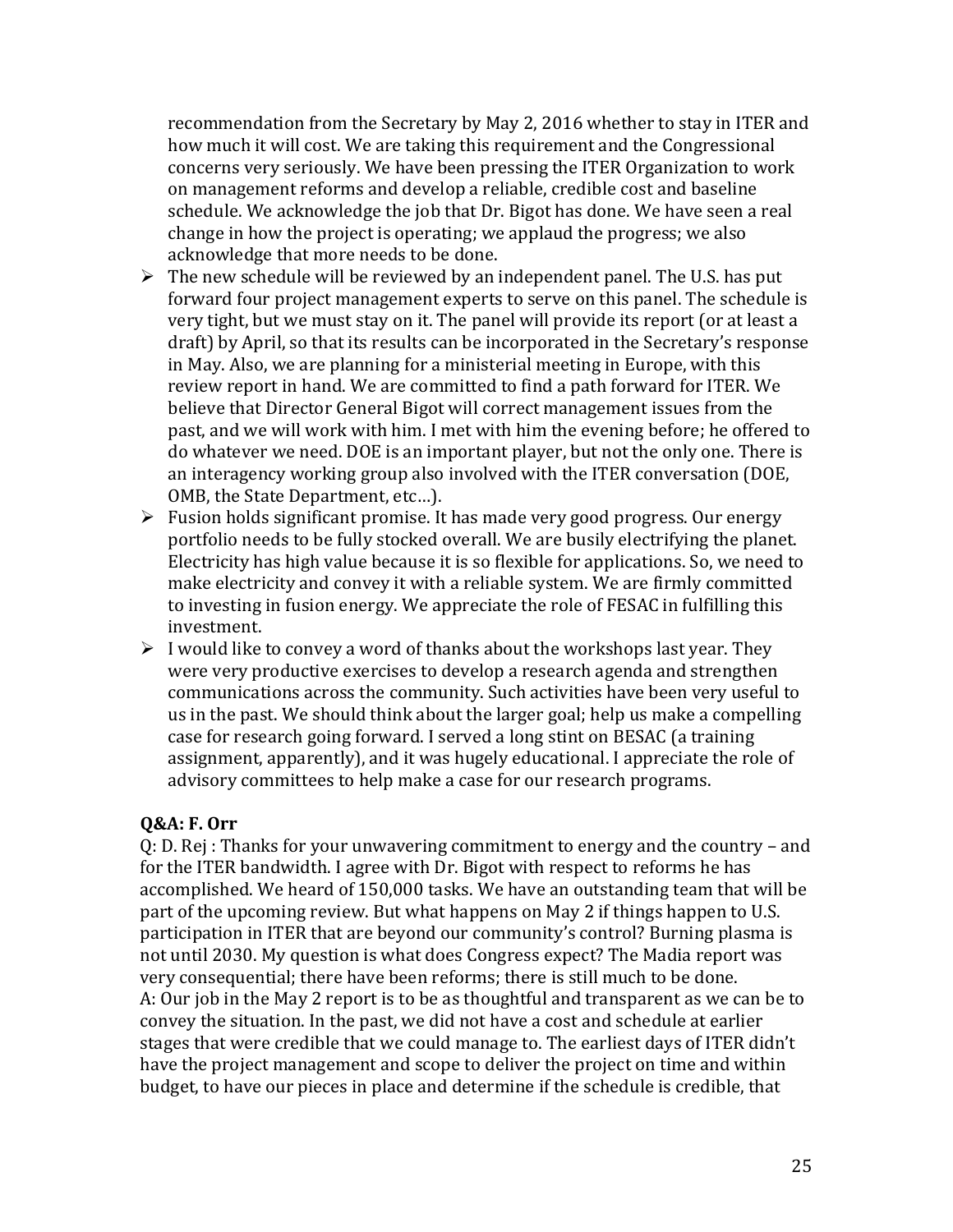implies a decision about the longer term. The report will hopefully let us lay it all out. I am not sure what will happen.

Q. M. Koepke: FESAC worked on a non-fusion-energy applications charge, and before that a strategic planning charge, both from Congress. Part of the motivation for these is that the price of gasoline is low. Fusioneers want to see it happen in their lifetime. But congressional justification emphasis for FES is shifting to applications and spinoffs. In your pitch, do you see yourself bringing up non-fusion applications more? Or is fusion itself enough to get the message across?

A: This is hard to answer – they are not mutually exclusive. Part of what we do is argue that to justify long term research, fundamental understanding of materials in extreme environments is key to progress in many areas. Fusion has such extreme environments. To perform the research to make fusion work will lead to many applications elsewhere. Hence, it is useful to make all the parts of that pitch, including the portfolio aspect that we need to work across a range of primary resources and timelines. Fundamental science and math advances have had applications years later. Who would have guessed at the time? We need to help our supporters and government individuals understand that the fabric of research underpins every aspect of the future. And I like the materials aspect. The world has started to catch on that nano-structures, in combination with better catalysts, could lead to designs based on fundamental understanding, which opens up a huge opportunity space in the future.

Q: H. Neilson: The issues that arise while dealing with ITER construction sometimes come across as if ITER is a big headache. The response to Congress should include the importance of ITER for fusion energy and fusion science while stressing that we have no plan B to get this science accomplished. On another level, ITER needs to be a success for the future of international collaboration in science. I hope that DOE is able to convey this.

A: We will try to make the case that ITER is not the only thing we do – the domestic fusion program is very important, and they are both part of the balance we are trying to draw.

#### **Jon Menard: Motivation, Status, and Plans for NSTX-U**

- $\triangleright$  The NSTX-U Team has 402 team members, and 290 scientists of which 70% are non-PPPL. Fifty-five Institutions, including 22 U.S. universities, are involved.
- $\triangleright$  NSTX-U represents the unique parameter regime of high normalized pressure combined with low collisionality.
- $\triangleright$  There are two new major tools for NSTX-U: (1) a new central magnet: to get higher temperature and lower collisionality at high beta, and (2) a tangential second neutral beam: to get full non-inductive current drive by doubling the heating power and tripling the current drive.
- $\triangleright$  The central magnet stack is constructed from four separately-built quadrants.
- $\triangleright$  The second beam came from the TFTR campaign, so it had to be decontaminated.
- $\triangleright$  We are now routinely making 0.8-1.0 sec plasma with 0.6 MA at 0.6 T.
- $\triangleright$  As of yesterday, we made our first sustained diverted plasmas and accessed the first H-modes with 2.5 MW NBI. Coming up is two more weeks of shot development and then our research campaign will begin.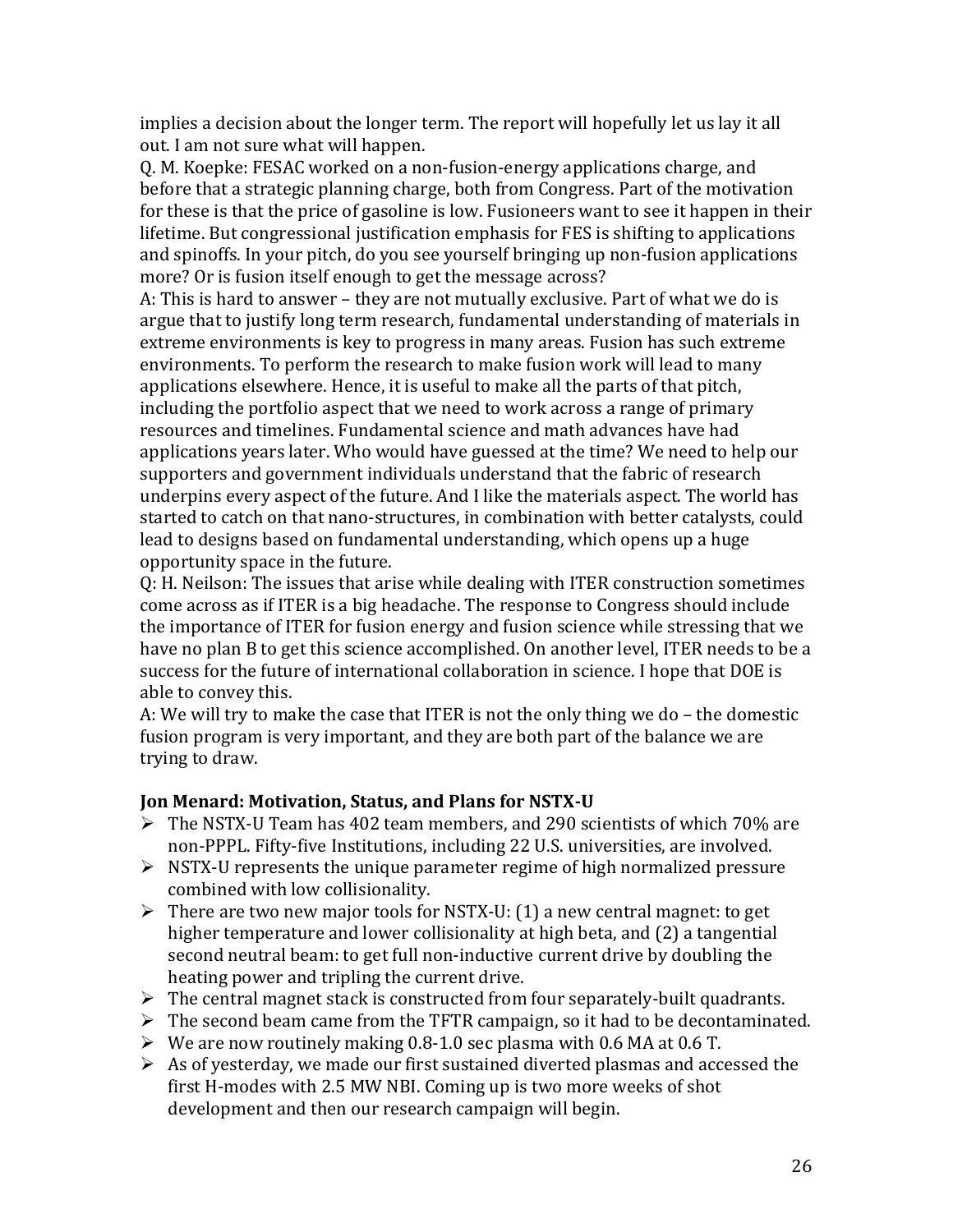- $\triangleright$  The five highest research priorities are electron thermal energy transport, fast particle physics, and three other topics, as follows.
- $\triangleright$  A primary motivation for NSTX-U is the favorable trend of energy confinement with reduced collisionality in STs: inversely proportional so far. Also, STs do not see degradation with beta, contrary to the ITER confinement scaling. We will find out in the next 2-3 years whether STs behave differently from tokamaks. Simulations show that electromagnetic effects may play an important role in this collisionality scaling in STs.
- Another research priority takes advantage of NSTX as an excellent testbed for alpha particle physics. Can we find TAE-quiescent, high-performance regimes in NSTX? We may be able to turn these modes off completely, at least at low field. ITER has to worry about TAE avalanches: uncontrolled alpha particle loss, resulting in damage to the reactor first wall. We have been developing a quasilinear critical gradient model to simulate these avalanches.
- $\triangleright$  Of course, we do want to support ITER and other tokamaks and STs with studies of halo current dynamics and disruption mitigation physics, and this is a research priority. ITER-like massive gas injection valves are being installed right now to test the poloidal dependence of density assimilation.
- $\triangleright$  The NSTX program is a leader in understanding kinetic effects in MHD stability, and this will continue in the NSTX-U program.
- NSTX-U will also explore PMI issues. Tokamaks focus the heat exhaust to the divertor area, which has dedicated materials that can withstand the large heat flux. Experiments have so far found that the heat exhaust width scales inversely as the poloidal field; however, NSTX-U may break this scaling.
- $\triangleright$  NSTX-U will have 4-8 times higher peak heat fluxes than NSTX. NSTX-U will also have additional divertor coils to control the flux at the lower part of the machine.
- $\triangleright$  NSTX-U has several tools to control particles and achieve long pulse scenarios: (1) boronization, (2) a lithium evaporator, and (3) a Li granule injector for ELM pacing, which was successfully tested on EAST and DIII-D.
- $\triangleright$  The plan is to transition from an all-carbon wall to an assessment of compatibility with a high-Z wall and flowing liquid metal plasma-facing components. The major facility enhancement we are proposing is a cryo-pump. Carbon is not the wall material for future fusion reactors, but high Z also has issues, so our proposal is high Z covered with liquid lithium.
- $\triangleright$  We have carried out design studies to show that the ST is a potentially attractive FNSF or Pilot Plant (a device designed to demonstrate net energy production).
- NSTX achieved 70% transformer-less current drive. Full steady state operation is required for FNSF or a Pilot Plant. TRANSP calculations indicate that NSTX-U may achieve 100% such operation.
- $\triangleright$  With no transformer, a steady-state fusion reactor will have to generate current somehow. Ideas are coaxial helicity injection (U. of Washington), or helicity injection gun (U. of Wisconsin). Dr. Ebrahimi has simulated the current sheet reconnection (and plasmoids) associated with CHI.
- $\triangleright$  We plan to run for 18 weeks in FY16, since the FY16 budget is favorable. During the outage planned for July 2016, we will install high-*k* diagnostics and high Z tiles.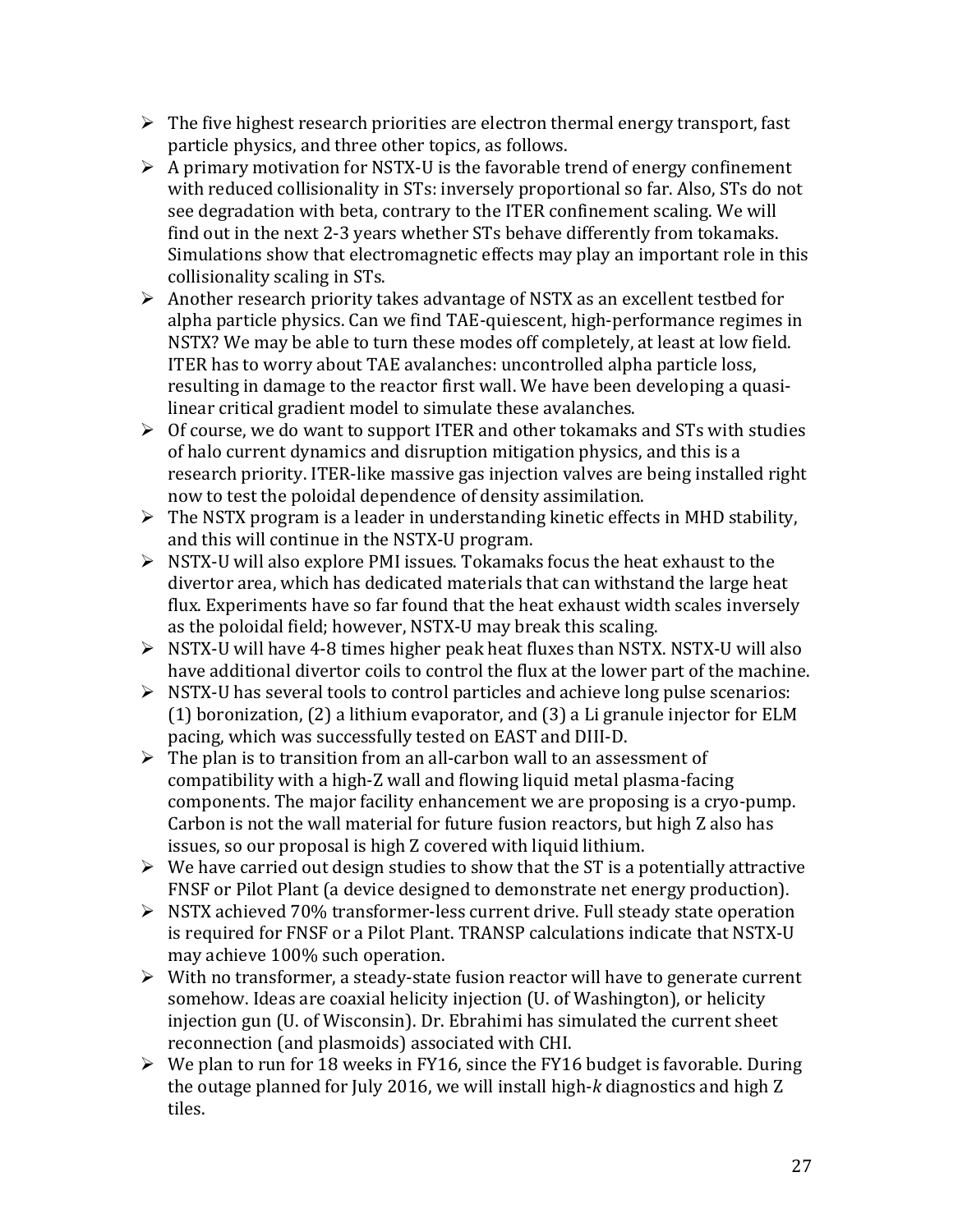$\triangleright$  The summary is that NSTX-U will make fundamental and world-leading contributions to toroidal fusion science.

## **Q&A: J. Menard**

Q: R. Groebner: What would a lithium divertor look like?

A: Mike Jaworski's idea is shown on this slide. We are proposing a prefilled target with a wick to bring lithium up to the surface and see how it erodes. Evaporation may influence the pressure balance in the scrape off layer. We will look at the vapor shielding regime, with a prefilled target.

Q: R. Groebner: Will you also study where the stuff migrates to?

A: Yes, we will look at migration. It will be challenging since we will have mixed materials for a while.

## **Dr. David Hill: Update on the DIII-D National Fusion Program Research Directions**

- $\triangleright$  Thanks for the opportunity to share with you what we are doing on DIII-D and what we plan to do in the future. The vision for the DIII-D program is based on three guiding principles: research with an energy goal, scientific excellence, and a world-class facility for the U.S.
- $\triangleright$  Key DIII-D program goals can motivate a vibrant and expanding U.S. fusion program with an energy goal.
- The most important DIII-D program goal is to ensure the success of ITER.
- $\triangleright$  Comprehensive diagnostics provide a strong foundation to advance understanding through integrated simulation.
- $\triangleright$  An integrated international team with diverse capabilities is the key strength of the program.
- $\triangleright$  The DIII-D high-level research objectives are well aligned with the restructured DOE FES program.
- $\triangleright$  The DIII-D program research objectives are well aligned with recent community workshop initiatives.
- $\triangleright$  The planned heating and current drive upgrades can advance to reactor-like conditions.
- $\triangleright$  DIII-D is discovering physics underlying ELM suppression to move beyond demonstration experiments.
- $\triangleright$  To meet the disruption challenge, DIII-D will resolve the physics for safe quenching of tokamak plasmas.
- $\triangleright$  DIII-D research will develop a multi-layered approach to achieve robust reliable operation.
- $\triangleright$  A steady-state burning plasma requires both high plasma pressure and selfdriven plasma current.
- $\triangleright$  Profile flexibility will enable DIII-D to study the key physics at high bN for reactor solutions.
- $\triangleright$  Helicon implementation is progressing well and is on track for key tests as a transformational current drive source.
- $\triangleright$  Advanced divertors minimize and simplify the volume needed for reliable dissipation of plasma losses.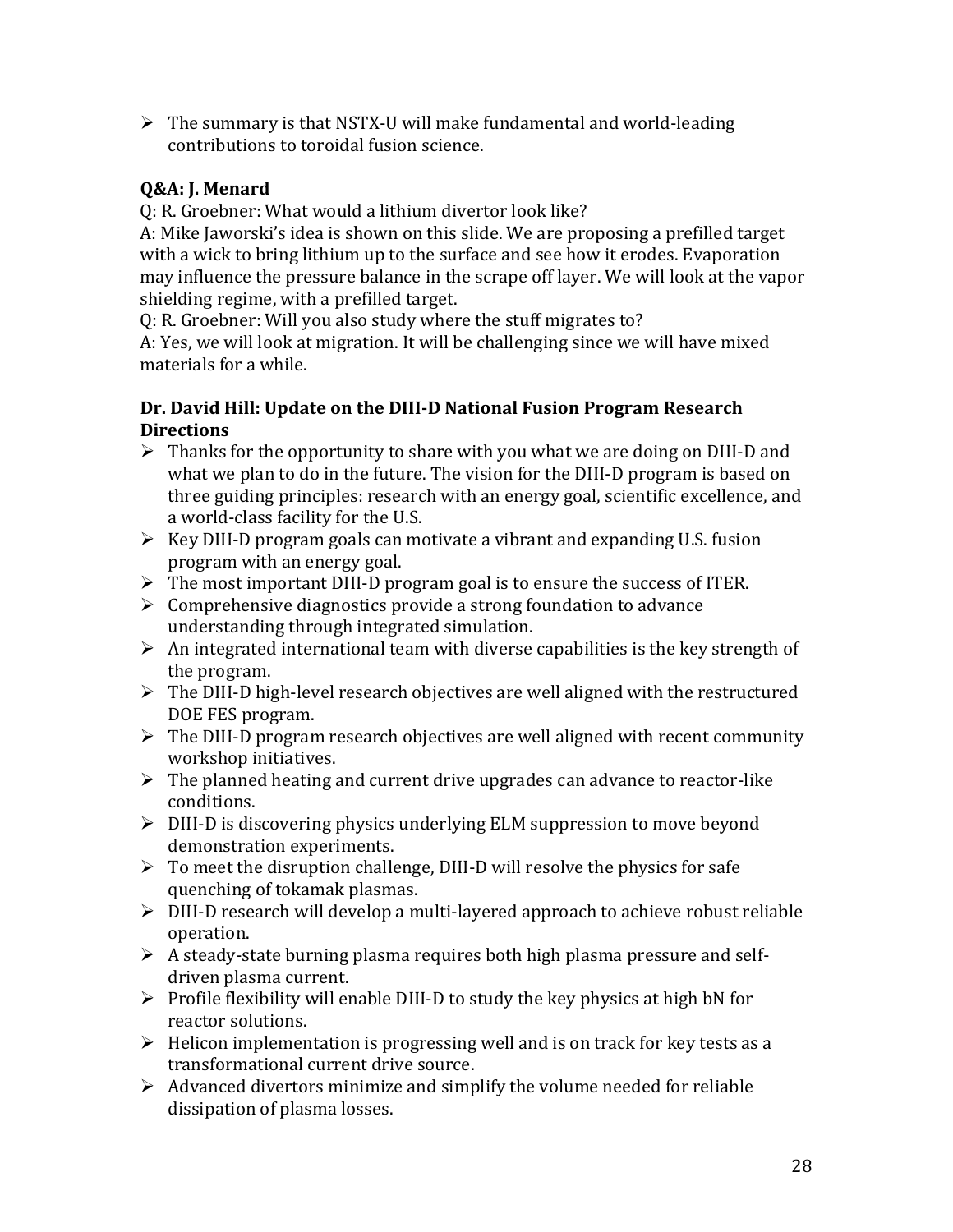- $\triangleright$  Developing a power-handling solution requires comprehensive understanding of detachment physics.
- $\triangleright$  Advancing physics understanding requires improved diagnostics and a systematic variation of the configuration.
- DIII-D provides a unique capability to validate PMI in a reactor-relevant tokamak environment.
- $\triangleright$  Our planned upgrades will provide world-class capabilities and flexibility for addressing key scientific issues.

# **Q&A - D. Hill:**

Q: B. Cauble: DIII-D has a strong user program. A point that was raised yesterday is that well-diagnosed facilities like DIII-D make excellent user facilities. Yesterday, someone mentioned that such facilities could be used for discovery plasma science in its spare time. Would you please comment on this?

A: The UFA workshop participants asked how can broader plasma physics benefit from these communities using DIII-D, and how does DIII-D engage them more? DIII-D has received the Torkil Jensen Award for topically- unconstrained ideas, so discovery plasma science research is possible on DIII-D. Performing this research on DIII-D takes run time and requires a decision process to select which experiments to perform with the run time.

Q: M. Koepke: Was DIII-D represented at the discovery plasma science workshop? A: Yes.

Q: J. Foster: Please elaborate concerning the new helicon system.

A: The 490 MHz antenna is different from ICRH since deposition is governed by plasma conditions rather than aiming at the target. We need to figure out where the antenna will sit.

Q: J.S. Kim: Since DIII-D is at the privately-owned General Atomics site, are there more constraints than a user facility at a national lab?

A: Before GA, I worked at LLNL. Each, GA and LLNL, has strengths. GA does well in getting people on site. We provide offices for visitors. Probably the required advance notice for visitors, especially for foreign nationals, is less at GA than at a national lab. In general. DIII-D does well with getting people on site when needed, and providing offices for visitors. The advance notice is less than at national labs.

#### **Dr. Steve Wukitch: International Collaboration on Development of Long-Pulse Heating and Current Drive Actuators and Operational Techniques Compatible with a High-Z Divertor and First Wall**

- $\triangleright$  The collaboration has made substantial contributions to EAST in engineering, technical, and diagnostic areas. The physics research has been more challenging.
- $\triangleright$  The collaborative team is an integrated U.S. team which leverages collective expertise and experience to develop and collaboratively implement a high-Z divertor capable of steady-state heat flux exhaust.
- $\triangleright$  With the funding pass-back, we decided to focus most of our effort at EAST, with only a small effort at KSTAR.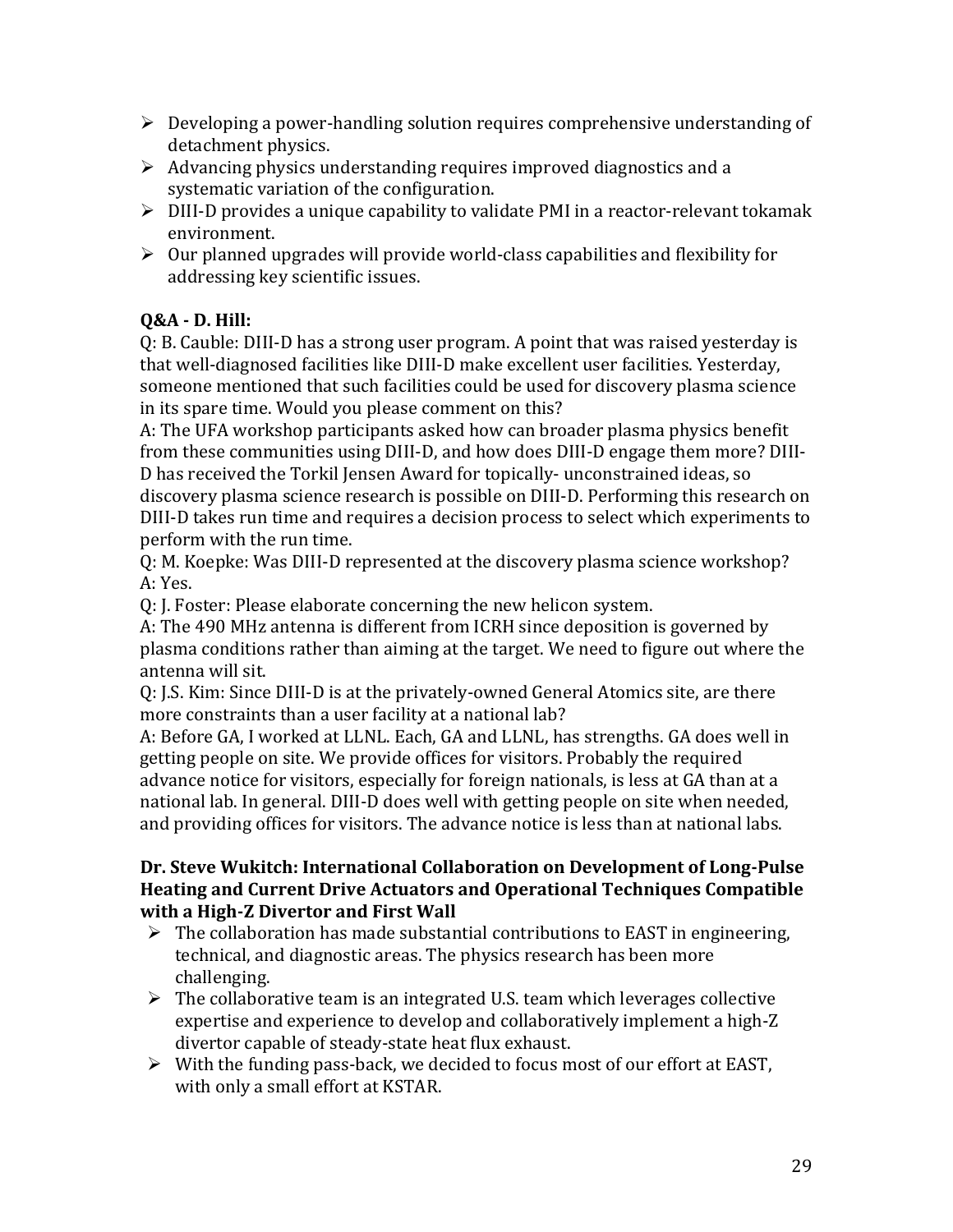- $\triangleright$  The ITER-like tungsten divertor was successfully implemented and achieved in August 2015. This was the first actively-cooled divertor structure in operation.
- $\triangleright$  The team set up the first disruption database at EAST.
- $\triangleright$  Amanda Hubbard and ASIPP colleagues identified potential I-mode discharges on EAST. Also, they are using the BOUT++ code to simulate I-modes.
- $\triangleright$  The EAST management and experimental capabilities are evolving. A major tokamak upgrade was completed in May 2014. The experimental schedule is difficult to monitor. An organization chart has finally been published. The process to propose experiments has been opaque; EAST is holding its
- $\triangleright$  first-ever Research Forum next week. A new EAST proposal management system has been recently launched, so we can track our proposals. Proposal execution has been complicated by operations; a machine operator can limit a session without prior notice. Getting permission from EAST for U.S. first-author publications has been difficult. The lack of a central repository has hindered data availability. There has been a very limited number of long-pulse discharges since the FES grant began. We thought the divertor would be high Z, but EAST has instead become heavily reliant on very-heavy lithium conditioning to get good plasma performance. A lesson learned is that EAST and mutual interest must be strongly aligned to be productive. At present, each researcher or group is working out his/her own relationship with EAST. Another complication is that international collaborators from other countries can compete directly with our task. The EU researchers seem to have a high-level worked-out agreement. Work-safety conditions at EAST are different from those in the U.S., so sending students there is tricky. Research on EAST is not yet at the frontier of opportunities. Living conditions are environmentally unhealthy, so it is hard to convince people to visit or relocate for extended periods.

## **Q&A: Wukitch**

Q: B. Cauble: What does "bad" mean?

A: The air quality is always bad at EAST. Air quality can be so bad some days that you cannot see across the street. I grew up in Pittsburgh in the 1970s, but this is worse.

People have been put in place to increase collaborations, and leadership positions are being put into place.

Q: H. Neilson: The community appreciates your work on this. At end of the day, international collaborations are done with particular machines. We have to look at EAST collaborations with different expectations. EAST is interested in the training of their young staff and looks to collaborators to play a role with regards to education. A: I didn't mean this to come across as really grim. Concerning training young students/staff, bringing staff gets EAST's attention and puts the U.S. in a much better position to get what the U.S. wants. The Chinese are very cordial negotiators, and we should be clear about what the U.S. wants to get out of it.

Q: L. Sugiyama: You expressed concern for communications at EAST.

A: The U.S. team on EAST has engineers and scientists who are fluent in Chinese. The challenges are getting the U.S. interests aligned with EAST. Collaborations in the EU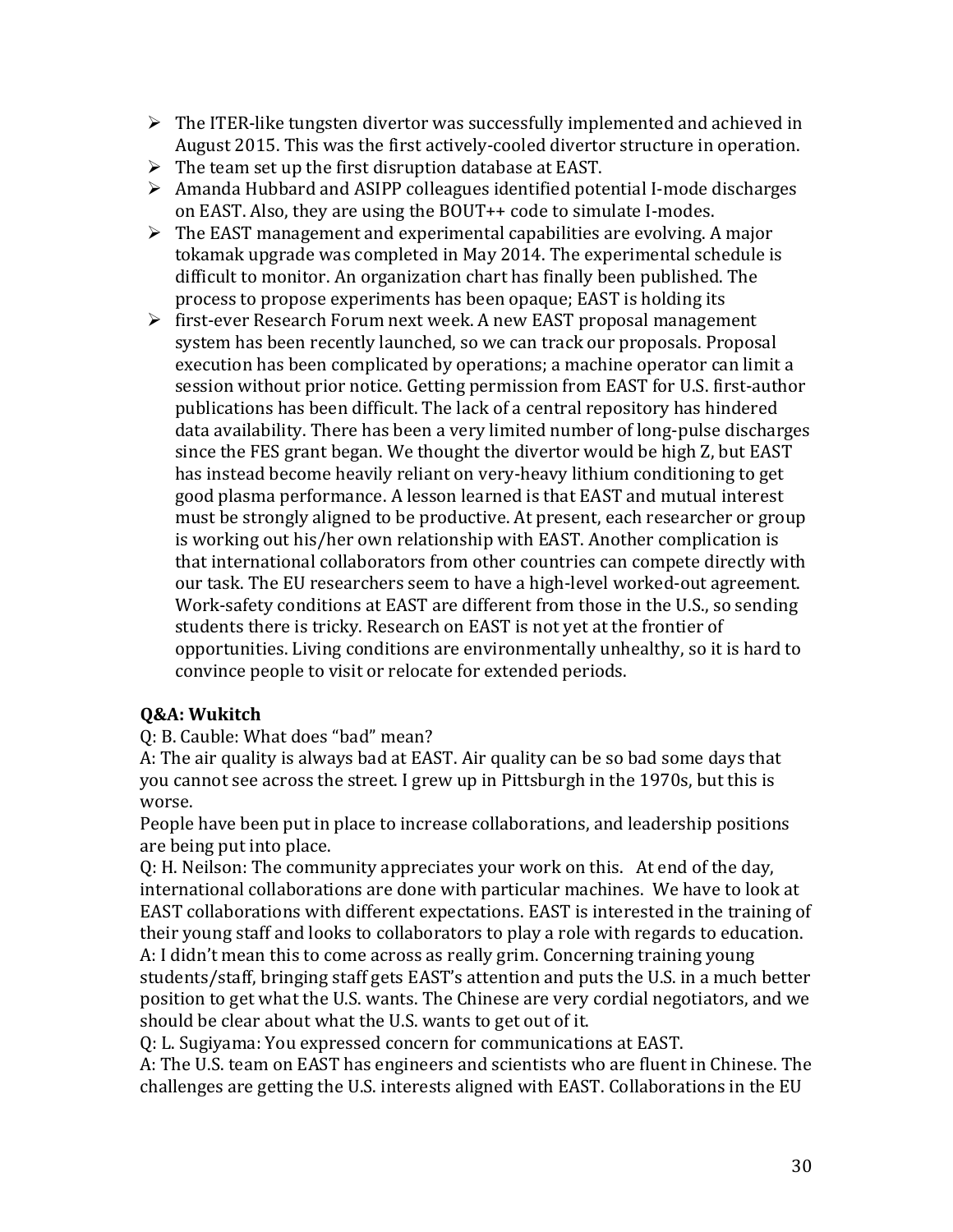always want a single point of contact (e.g. JET), rather than multiple groups asking for information as in the case of EAST.

## **Dr. Paul Bonoli: International Collaboration on Control and Extension of ITER and Advanced Scenarios to Long Pulse in EAST and KSTAR**

- $\triangleright$  This talk is given on behalf of David Humphrey (on the way to EAST now).
- $\triangleright$  This collaboration is grounded in a lot of scenario simulation and modeling. The diversity of subtasks in the structure of this project has mitigated the uncertainties in machine availability and/or performance.
- $\triangleright$  The five subtasks interact very closely.
- $\triangleright$  Challenges of machine availability have impacted the experimental collaborations. Some things are being done proactively to correct the situation. People from the neutral beam group at DIII-D visited EAST to help improve beam performance. Arnie Kellman also went there to help improve operations.
- $\triangleright$  The disruption database set up by Bob Granetz (with three two-week visits each year) was the first SQL database at EAST. They used the Gerhardt approach to develop disruption warnings.
- $\triangleright$  KSTAR could not do I-mode experiments due to the inability to handle position control.
- $\triangleright$  The University of Texas is providing the following diagnostics for EAST: charge exchange recombination spectroscopy, motional Stark effect, and electron cyclotron emission.
- $\triangleright$  KSTAR is worried that LH current drive will not work in its H modes due to the high density. They are looking at moving the wave launch to above the midplane.
- Tom Casper will lecture at EAST to train users of the CORSICA code.
- $\triangleright$  Remote collaboration is a significant part of this team's effort. The use of this remote capability has been a research activity itself.
- $\triangleright$  Among the lessons learned: our collaborative role has been beneficial to EAST and KSTAR. The effectiveness of collaborations depends strongly on planning and preparation for visits and remote experiments. Machine availability and performance have been challenges for experimental studies on both EAST and KSTAR. Development of methods and policies for multi-institution, international coordination of data ownership and publication responsibilities have been key. My solution was to initiate collaboration with a CEA scientist. Long term travel to China and Korea remains challenging; multiple two week visits (and no longer than two weeks) are optimal for most U.S. scientists. For publications, the one nut we cannot crack is to be the first author on our joint publications. Second or third author is acceptable, but not one of 30 authors, to get visibility in journals.

# **Q&A: Bonoli**

Q: R. Groebner: There are impressive amounts of U.S. resources taken to EAST. Is there is a long term plan to take resources/benefits from EAST back to the U.S.? A: As for my own niche, dimensionless parameters are relevant to ITER. The control algorithm material is helping us. Control is absolutely essential, so Dave Humphreys gets access. Remote collaboration is helpful, but you also have to be there in person to be really effective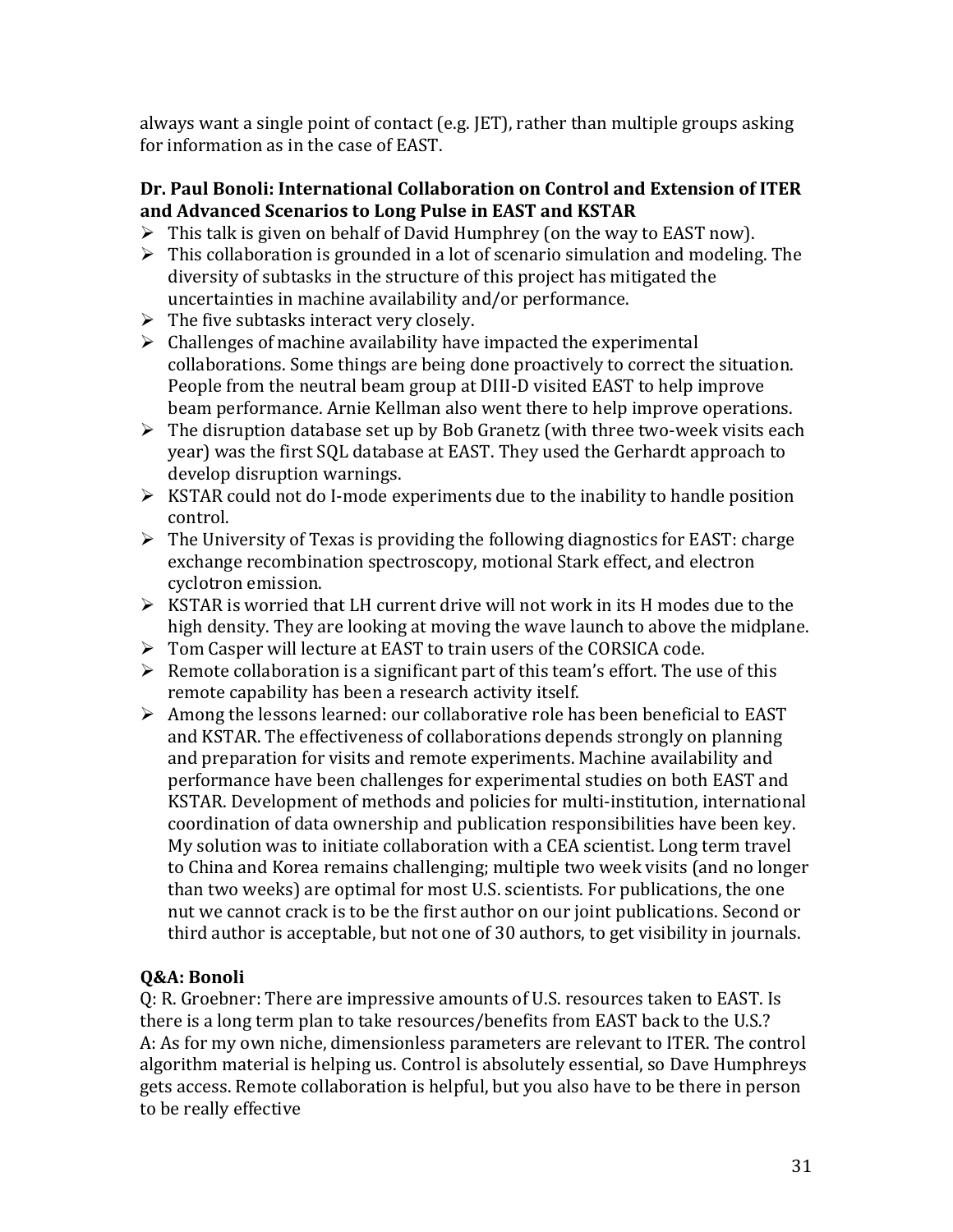#### **M. Koepke: FESAC statement about the workshops**

 $\triangleright$  There were nine votes for version 1 and three votes for version 2. Also, there were some votes for both. I suggest going with version 1. (There was no objection.) If there are no comments, we will accept version 1 and send it to Pat Dehmer. Cherry Murray will be copied on this.

#### **Dr. Hutch Neilson: The U.S. Collaboration on W7-X**

- $\triangleright$  All physics experiments look the same—all pumps and valves.
- $\triangleright$  There is a video on YouTube about the first plasma celebration. Chancellor Angela Merkel will visit W7-X soon.
- $\triangleright$  Divertor-related activity is important in the first few years.
- $\triangleright$  The U.S. is constructing several instrumented divertor plasma scrapers for risk mitigation to protect the poorly-cooled parts of the divertor plates. This is a prototype for testing. We will deliver these units later in the year.
- $\triangleright$  We are already getting Ti and Te radial profiles with the x-ray imaging crystal spectrometer.
- $\triangleright$  The following fluctuation diagnostics are in the pipeline: phase contrast imaging, gas puff imaging, and a heavy ion beam probe.
- $\triangleright$  LHD achieved its best performance with peaked density profiles. We cannot depend on a plasma pinch effect, so a pellet injector is useful.
- $\triangleright$  An important contribution from MIT is implementation of MDS-Plus (because the native W7-X system was not up to the job).
- $\triangleright$  W7-X has a "one team" philosophy, so the U.S. approach is to integrate into it.
- $\triangleright$  There are the following lessons learned on requirements: (1) Make contributions to essential capabilities, and be involved from Day One. DONE. (2) Provide sufficient research staffing to extract science from our hardware contributions. SOMETIMES DROPPED THE BALL. We need a dedicated core team to ensure key U.S. leadership roles, first-author publications, and visible representation at conferences. We have this on paper with IPP, but the human factor must be addressed. (3) Provide a strong onsite research team. CURRENTLY, AN OPEN NEED. (4) Implement an effective remote collaboration model. We are taking steps to build such a model. The BPO report for ITER collaboration has ideas that can be adapted to W7-X. We visited Fermilab to learn how they work on LHC. We are conducting a survey of W7-X collaborators and others to get input about collaboration model requirements.
- $\triangleright$  There are no limits imposed by IPP on what we can do. The door is wide open.
- $\triangleright$  The goal of the U.S. is to help the U.S. fusion program by using W7-X.

## **Q&A: Neilson**

Q: C. Greenfield: Is W7-X an ITER-relevant model for research collaboration? A: Yes. This is a good test model to define research collaborations.

Q: M. Koepke: I hope that part of the U.S. goal is to help W7-X scientifically advance the stellarator concept for magnetic confinement fusion. A. No. The U.S. goal is to help the U.S. fusion program.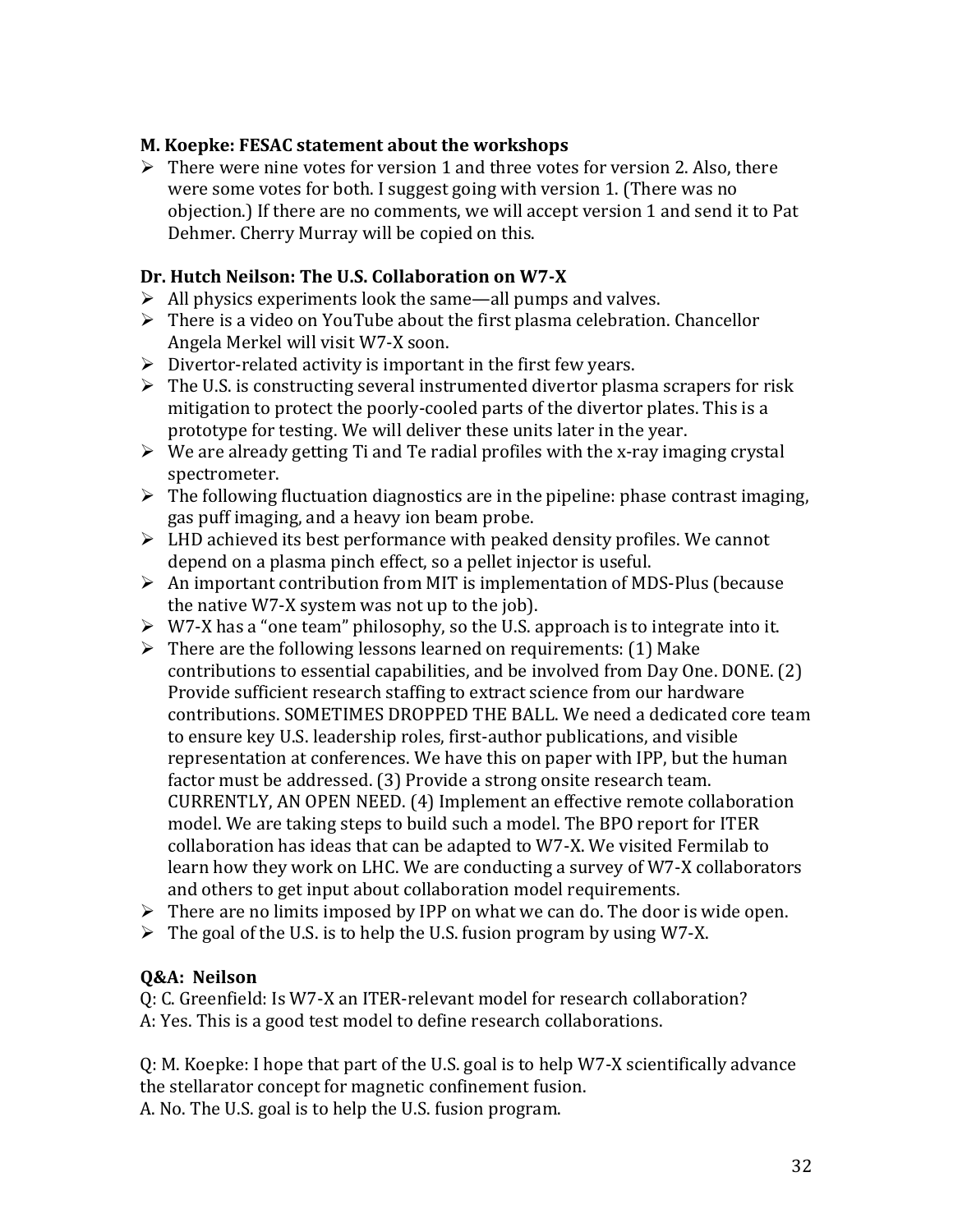#### **PUBLIC COMMENT**

People may submit a public comment. Hutch Neilson asked if submitting public comments was allowed. Sam Barish cleared this up and said yes – it is allowed.

#### **Public Comments**

**1. Matthew Moynihan** (copy was displayed on screen). Dr. Moynihan received his PhD from the University of Rochester in 2013 for his research on NIF-scale targets.

- $\triangleright$  The written comment is based on an open letter to Representative Alan Grayson, as a comment on his "Fusion Innovation Act of 2015." Mark Koepke briefly summarized the comment:
- $\triangleright$

In a perfect world, the Federal government should both increase and modify its support for fusion research. The government should avoid its habit of calling for yet another review panel, assessment, or study. There have been many panels over the years. They waste time and tax dollars, and they tend to come to the same conclusions. They typically call for increased funding, which is typically ignored. This delays research until a new administration calls for a new panel whose recommendations are also ignored. This cycle of inaction is very familiar to fusion researchers. Buck this trend. Take action right now. Funding should be increased right now for a variety of shovel-ready fusion projects: the EMC2 Polywell project (\$30 million over 3 years), the Dynomak at the University of Washington (\$35 million), the LDX at MIT (\$2 million per year), the PLX machine at Los Alamos, and Wisconsin's IEC research center. Wisconsin only may not even be enough to deal with developments in fusors – a growing community of amateurs are claiming higher neutron rates of late, and Australian researchers have started developing magnetically insulated fusors. There also needs to be an increase in the SBIR program for small fusion companies to apply for. In addition, the Northwest Nuclear Consortium should be examined as a model for high school fusion programs across the country. This would fit nicely into the broader push for STEM education. One suggestion is a grant program that enables schools to build their own fusion devices (fusors) on campus. On top of this, the government needs to change the nature of its funding. The U.S. Government should fund fusion on a much more competitive basis – more like a venture capital firm rather than a blank check. This means including the real possibility of cutting funds for boondoggles and bad concepts.

- $\triangleright$  H. Neilson: Do we want to set a precedent for submitting public comment but not showing up?
- $\triangleright$  Sam Barish: I have been informed that in such a case, the chair should summarize the comment, and the Minutes should note that it is available.

**2. U. Shumlak** – (called in – shared screen )– University of Washington – President of the University Fusion Association. Dr. Shumlak characterized the recent UFA Forum on Fusion Energy and Plasma Science Research in the U.S. held on December 14-15, 2015. The two-day forum discussed two broad topics: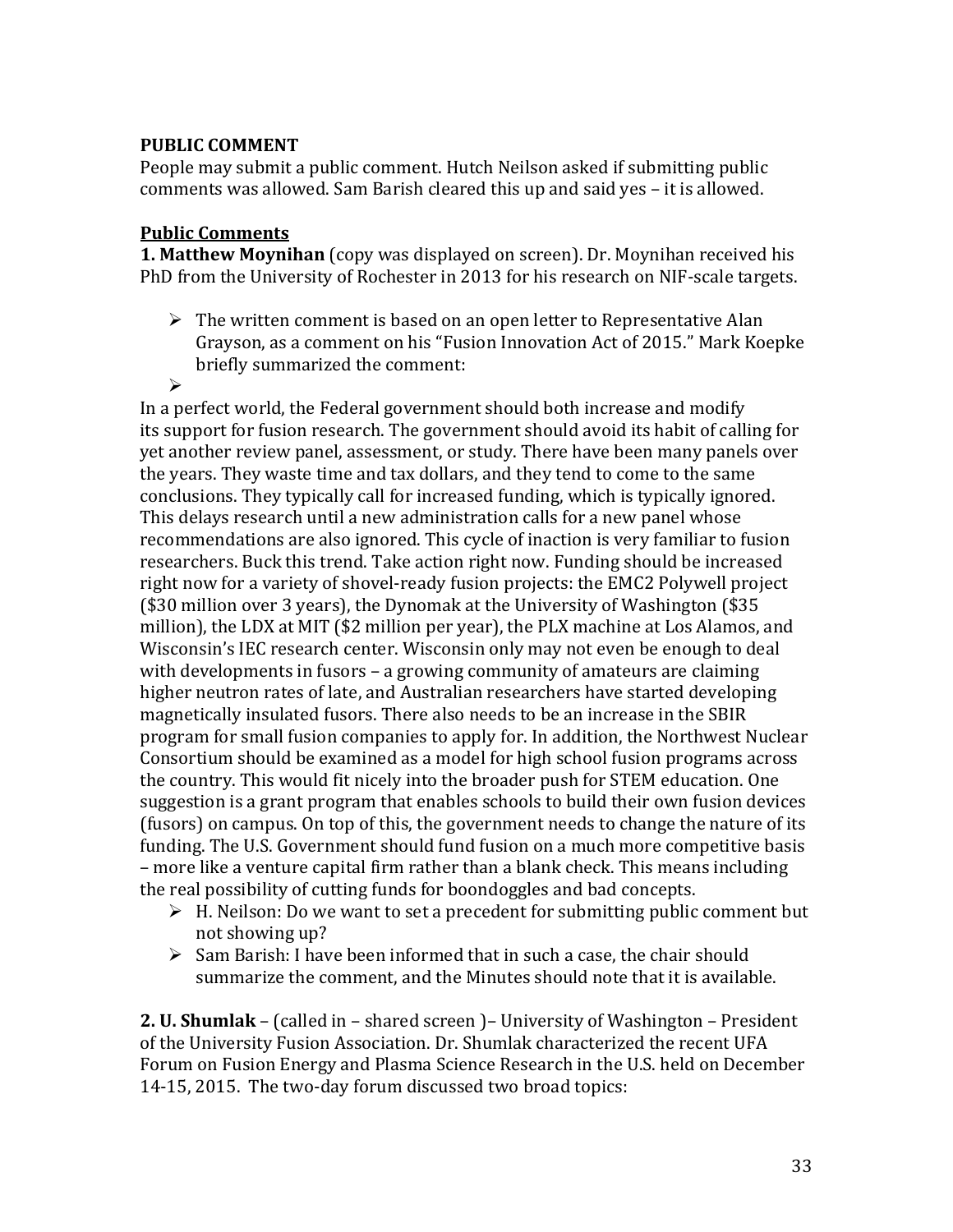- $\geq 1$ . The opportunities and requirements for nurturing the growth of fusion energy and plasma science research in an academic environment, 2. The means for developing a strategic plan for fusion and plasma science.
- $\triangleright$  There were 48 attendees from 19 institutions: 13 universities, three large labs, one private company, and two Federal agencies.
- **3. M. Zarnstorff** from the Princeton Plasma Physics Laboratory
	- $\triangleright$  There will be a community stellarator research needs workshop on February 16-17, 2017 at MIT. It will include a discussion of needs, opportunities, and ways that stellarators and 3D shaping can contribute to key topics, including PRDs in four community workshop reports.

All are welcome to participate

 The contacts are D. Gates (PPPL), D. Anderson (Wisconsin), and A. Ram (MIT).

## **The floor was given to Jim Van Dam**

- $\triangleright$  This was a great FESAC meeting. My notes will be shared with Ed Synakowski.
- Cherry Murray asked about workshops and participation. We sent her a long list of statistics. She was impressed – thanking organizers of the workshops. They were well organized, and the discussion was very functional and professional.
- $\triangleright$  The briefings and reports have been very informative.
- $\triangleright$  There is a little bit of headroom to move forward. Thanks to the organizers, the co-organizers, and the panel members. This was an extreme effort, which is highly appreciated.

## **Adjourn at 12:30 p.m.**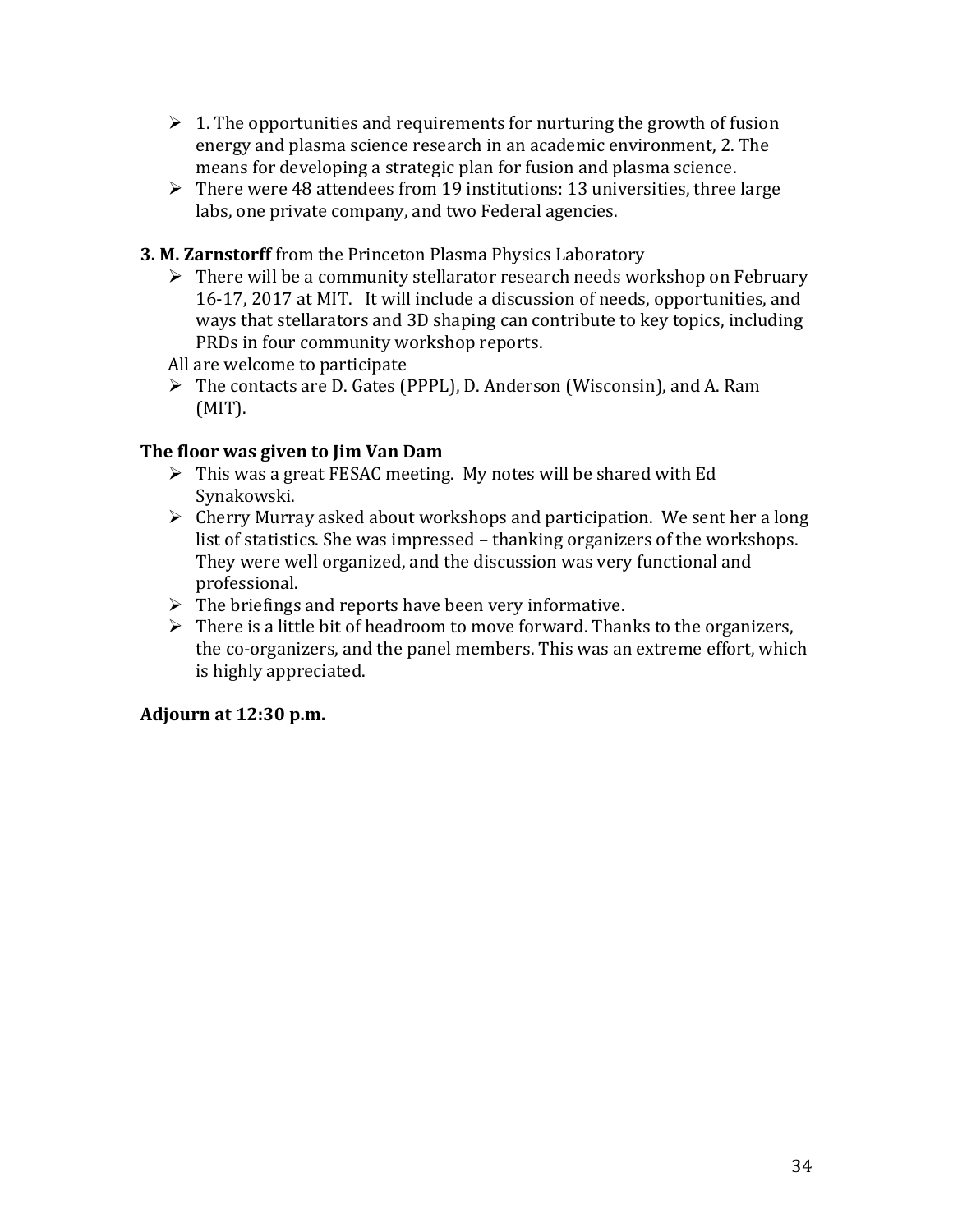# **Appendix A**

#### **DOE Attendees:**

Ben Brown Marcos Huerta Randall Laviolette Cherry Murray Franklin Orr

#### **DOE/FES Attendees:**

Shahida Afzal Sam Barish Bob Bartolo Daniel Clark Josh King John Mandrekas James Van Dam Tom Vanek

#### **Other Attendees:**

Steve Eckstrand – RER Solutions Dennis Whyte – MIT Earl Marmar – MIT Steve Dean – Fusion Power Associates Catherine Johnson – University of Wisconsin, Madison Lee Schroeder, Lawrence Berkeley National Laboratory Lois McInnes – Argonne National Laboratory Paul Bonoli – MIT David Hill – General Atomics Tof Carim – OSTP Mike Zarnstorff – PPPL Carol Austin – PPPL Bernard Bigot – ITER Laban Coblentz – ITER Gerald Navratil – Columbia University Ned Sauthoff – ORNL Rajesh Maingi – PPPL Jon Menard - PPPL Saul Gonzalez – OSTP Fred Skiff – University of Iowa Rich Hawryluk – PPPL Tony Taylor – General Atomics Jonathan Wurtele – University of California, Berkeley Steve Wukitch – MIT Robert Ford – Department of State